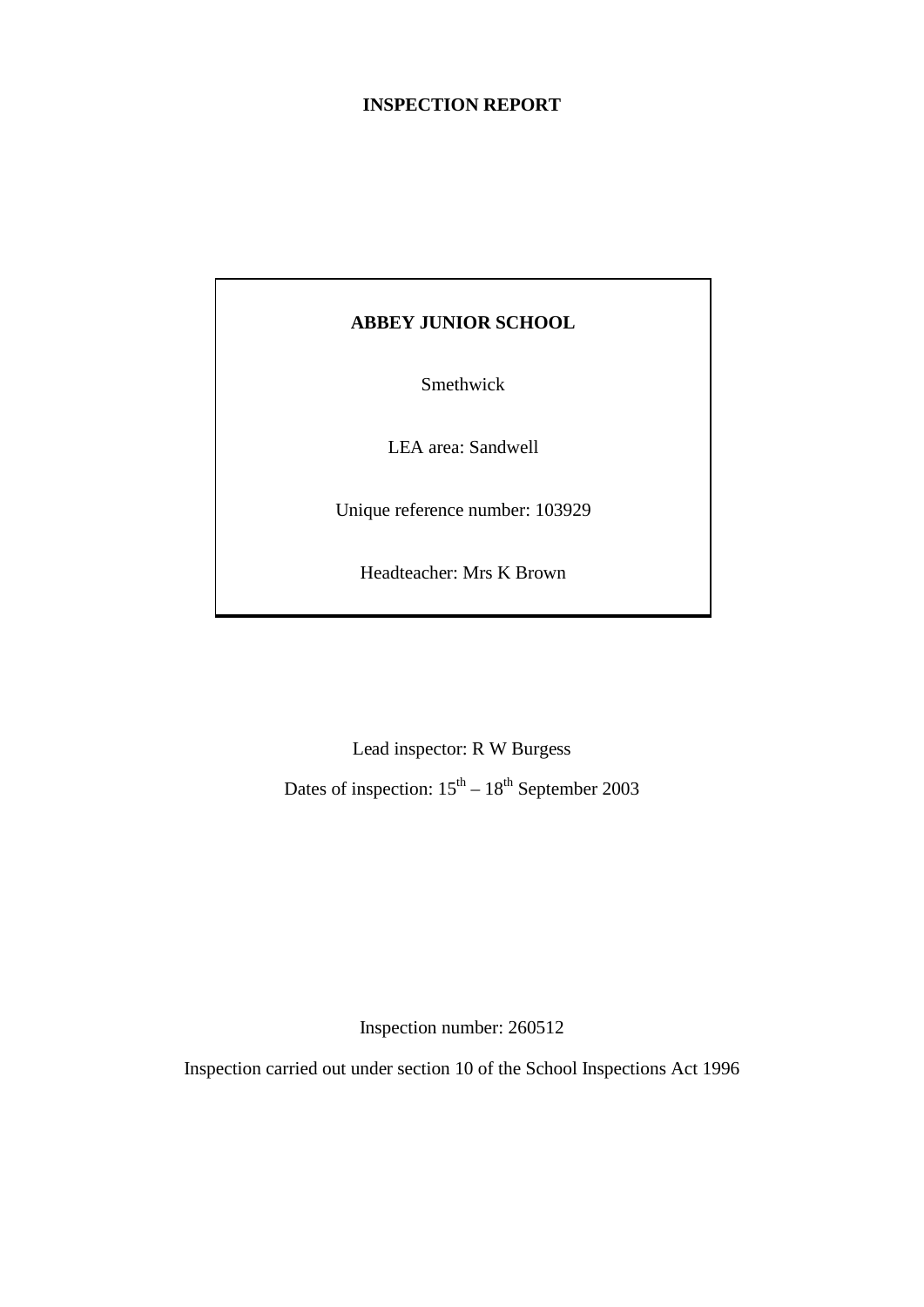#### © Crown copyright 2003

This report may be reproduced in whole or in part for non-commercial educational purposes, provided that all extracts quoted are reproduced verbatim without adaptation and on condition that the source and date thereof are stated.

Further copies of this report are obtainable from the school. Under the School Inspections Act 1996, the school must provide a copy of this report and/or its summary free of charge to certain categories of people. A charge not exceeding the full cost of reproduction may be made for any other copies supplied.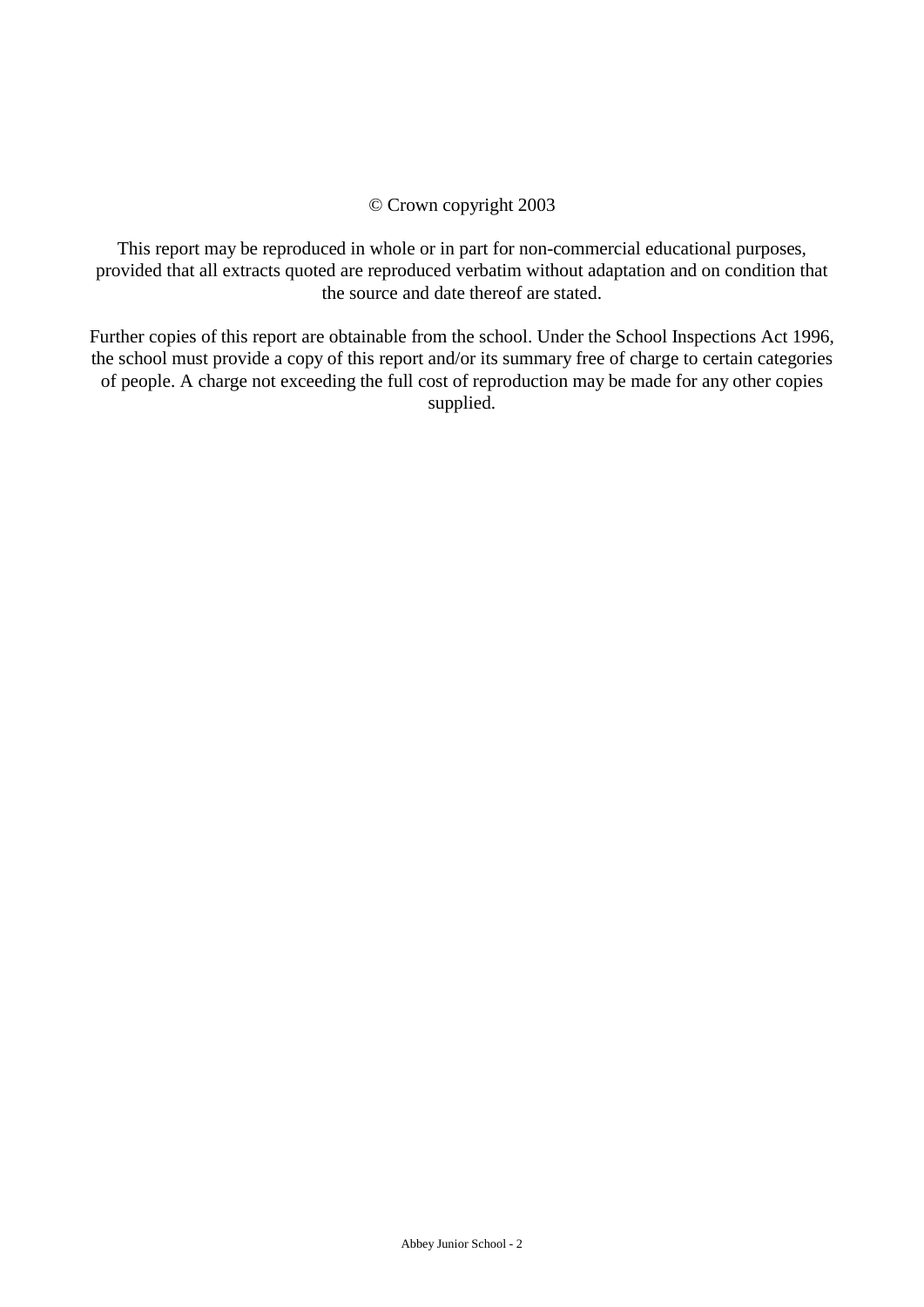## **INFORMATION ABOUT THE SCHOOL**

| Type of school:              | Junior                |
|------------------------------|-----------------------|
| School category:             | Community             |
| Age range of pupils:         | 7 to 11               |
| Gender of pupils:            | Mixed                 |
| Number on roll;              | 364                   |
| School address:              | <b>Barclay Road</b>   |
|                              | Smethwick             |
|                              | Warley                |
|                              | <b>West Midlands</b>  |
| Postcode:                    | <b>B67 5LT</b>        |
| Telephone number:            | 0121 429 2700         |
| Fax number:                  | 0121 434 4643         |
| Appropriate authority:       | The Governing Body    |
| Name of chair of governors:  | Mr Kevin Pegg         |
|                              |                       |
| Date of previous inspection: | $20th$ September 1999 |

### **CHARACTERISTICS OF THE SCHOOL**

Abbey Junior School serves a mixed area of owner occupied and rented accommodation in the north west area of Birmingham. The school is bigger than most primary schools and educates boys and girls aged from seven to eleven. Attainment on entry is similar to levels expected for pupils aged seven. Sixty-four pupils are identified as having special educational needs. There is a high percentage (12.6 per cent) of pupils for whom English is not the mother tongue. There are slightly more boys than girls. There is very little movement of pupils to or from the school. The school takes pride in the learning partnerships it fosters within the community and aims to provide a caring and industrious atmosphere in which all pupils achieve their best. The school has been awarded the Basic Skills Quality Mark and a School Achievement award for continuous improvement in 2002.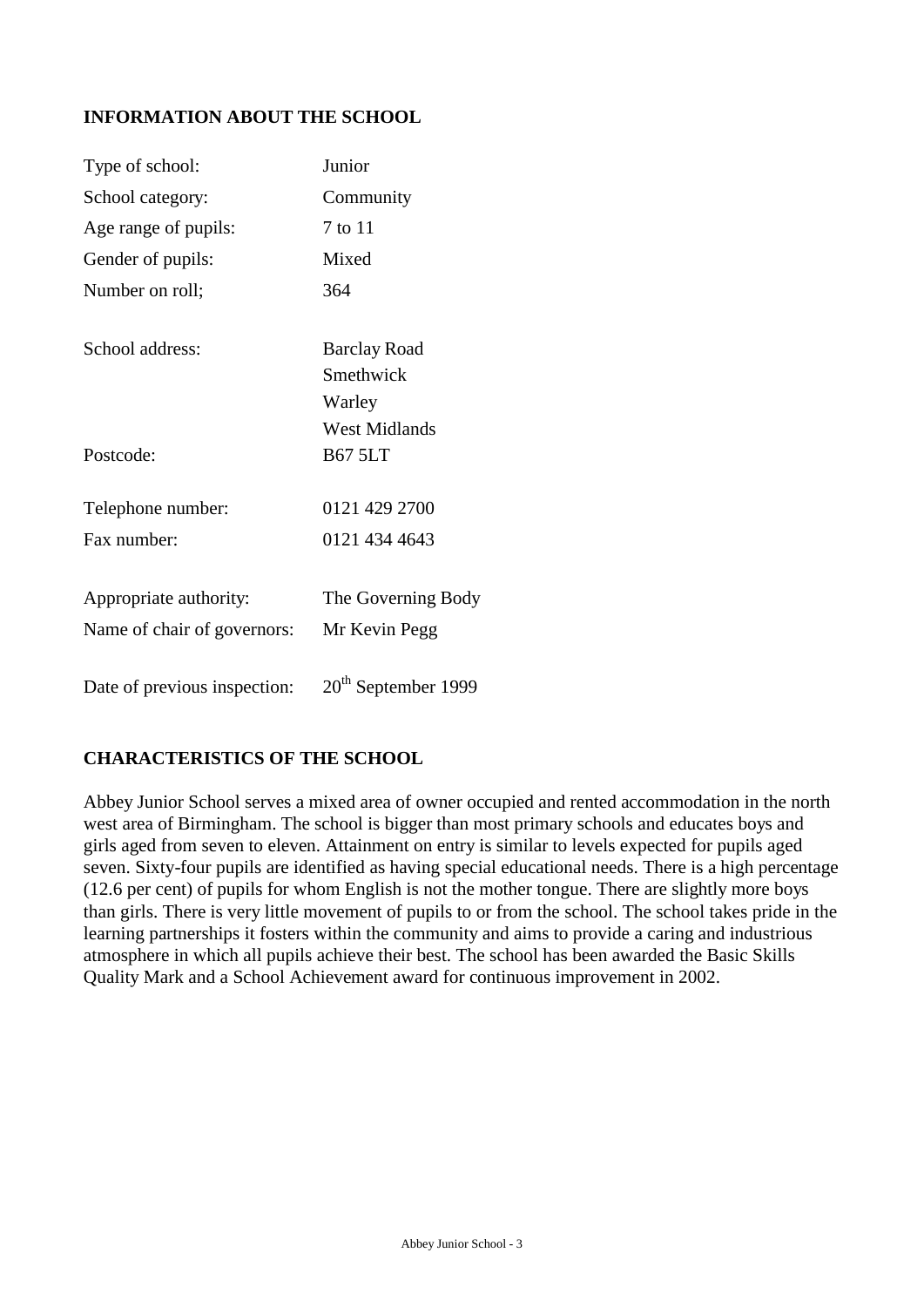## **INFORMATION ABOUT THE INSPECTION TEAM**

| Members of the inspection team |               |                | <b>Subject responsibilities</b>                                |
|--------------------------------|---------------|----------------|----------------------------------------------------------------|
| 20950                          | Mr R Burgess  | Lead inspector | Science                                                        |
|                                |               |                | Information and communication<br>technology                    |
|                                |               |                | Physical education                                             |
| 19335                          | Mrs S Dixon   | Lay inspector  |                                                                |
| 13210                          | Mrs M Burslem | Team inspector | <b>Mathematics</b>                                             |
|                                |               |                | Art and design                                                 |
|                                |               |                | Design and technology                                          |
|                                |               |                | Music                                                          |
|                                |               |                | Religious education                                            |
| 27292                          | Mr J Calvert  | Team inspector | English                                                        |
|                                |               |                | Geography                                                      |
|                                |               |                | <b>History</b>                                                 |
|                                |               |                | Provision for pupils with special<br>educational needs         |
|                                |               |                | Provision for pupils with English as<br>an additional language |

The inspection contractor was:

Power House Inspections 51 High Street Chasetown Staffordshire WS7 3XE

Any concerns or complaints about the inspection or the report should be made initially to the contractor. The procedures are set out in the leaflet *'Complaining about Ofsted Inspections'*, which is available from Ofsted Publications Centre (telephone 07002 637833) or Ofsted's website (www.ofsted.gov.uk).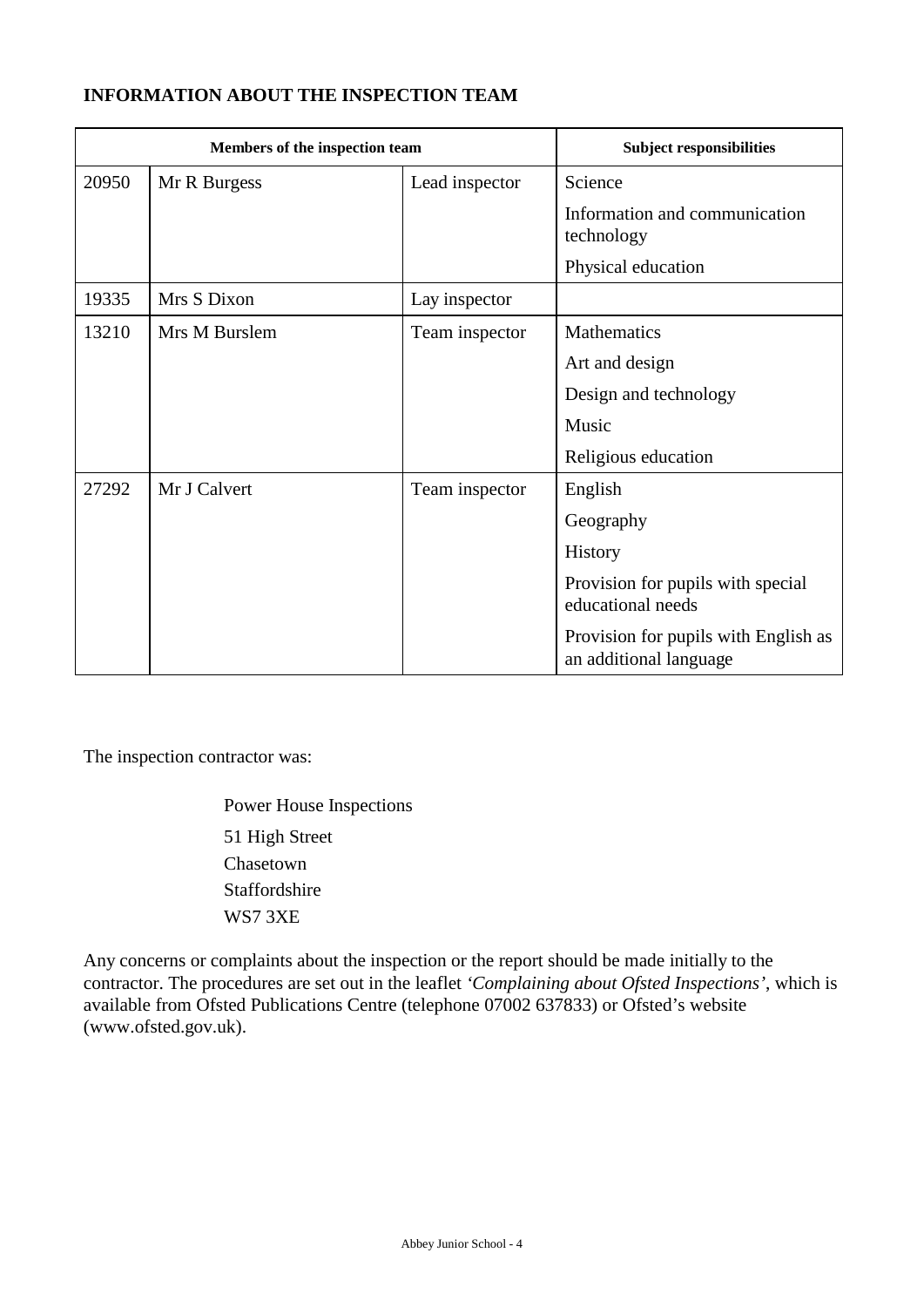## **REPORT CONTENTS**

|                                                                                       | Page |  |
|---------------------------------------------------------------------------------------|------|--|
| <b>PART A: SUMMARY OF THE REPORT</b>                                                  | 6    |  |
| <b>PART B: COMMENTARY ON THE MAIN INSPECTION FINDINGS</b>                             |      |  |
| <b>STANDARDS ACHIEVED BY PUPILS</b>                                                   | 8    |  |
| Standards achieved in areas of learning, subjects and courses                         |      |  |
| Pupils' attitudes, values and other personal qualities                                |      |  |
| QUALITY OF EDUCATION PROVIDED BY THE SCHOOL                                           | 11   |  |
| Teaching and learning                                                                 |      |  |
| The curriculum                                                                        |      |  |
| Care, guidance and support                                                            |      |  |
| Partnership with parents, other schools and the community                             |      |  |
| <b>LEADERSHIP AND MANAGEMENT</b>                                                      | 16   |  |
| PART C: THE QUALITY OF EDUCATION IN AREAS OF LEARNING,<br><b>SUBJECTS AND COURSES</b> |      |  |
| <b>SUBJECTS IN KEY STAGE 2</b>                                                        | 18   |  |
| PART D: SUMMARY OF THE MAIN INSPECTION JUDGEMENTS                                     | 27   |  |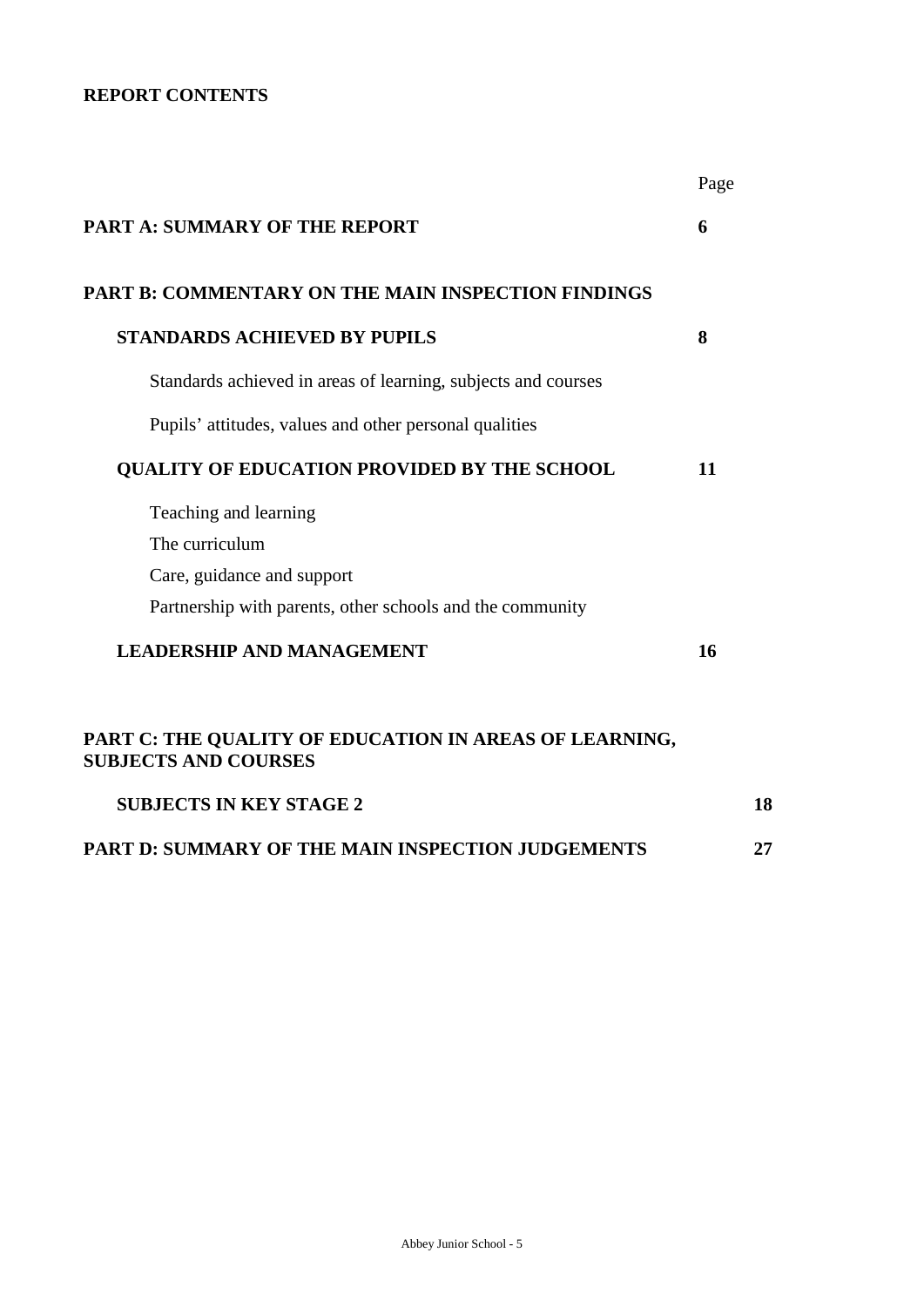# **PART A: SUMMARY OF THE REPORT**

## **OVERALL EVALUATION**

It is a good school that is very well led. Pupils reach very good standards in English and good standards in science and information and communication technology (ICT) as a result of good and sometimes very good teaching. Standards in mathematics are average but could be better. There are less pupils attaining above levels expected in mathematics than there are in English and science. Teaching is good or better in most lessons but in some lessons planning is too brief and pupils need more understanding of what they need to do to improve their learning. Very good support is given to pupils with special needs. The school provides good value for money.

The school's main strengths and weaknesses are:

- Standards in English are very good and good in science, ICT, art and design, design and technology, geography, history and physical education.
- Leadership is very good and the school knows its strengths and areas for development.
- Where teaching is very good it makes a strong contribution to pupil's learning.
- The use of ICT throughout the school and across different curriculum areas is good.
- Attitudes, behaviour and relationships are very good.
- Provision for pupils with special educational needs is very good.
- Standards in mathematics are not as good as those seen in English and science.
- Consistency in marking to better inform pupils what they need to do to improve.
- Use of day to day assessment in planning of lessons and identifying expectations and targets.
- Facilities for disabled pupils.

Since the school was last inspected in September 1999 good improvements have been made. The key issues of the last report have been addressed well. Teaching has improved and standards have risen particularly in mathematics and science by the end of Year 6. The provision for pupils with special educational needs is now very good. The school is set to continue to succeed because leadership is very good, staff and governors are committed, and there is a desire to involve the community and to act upon advice and guidance to develop the school further. Identified priorities reflect an accurate evaluation of the key strengths and areas for development.

#### **STANDARDS ACHIEVED**

#### **Year 6 results**

| <b>Results in National Curriculum</b><br>tests at the end of Year 6, |      | similar schools |      |      |
|----------------------------------------------------------------------|------|-----------------|------|------|
| compared with:                                                       | 2000 | 2001            | 2002 | 2002 |
| English                                                              |      |                 | Ŋ    |      |
| mathematics                                                          |      |                 |      |      |
| science                                                              |      |                 |      |      |

*Key: A - well above average; B – above average; C – average; D – below average; E – well below average Similar schools are those whose pupils attained similarly at the end of Year 2.*

#### *Standards seen during the inspection:*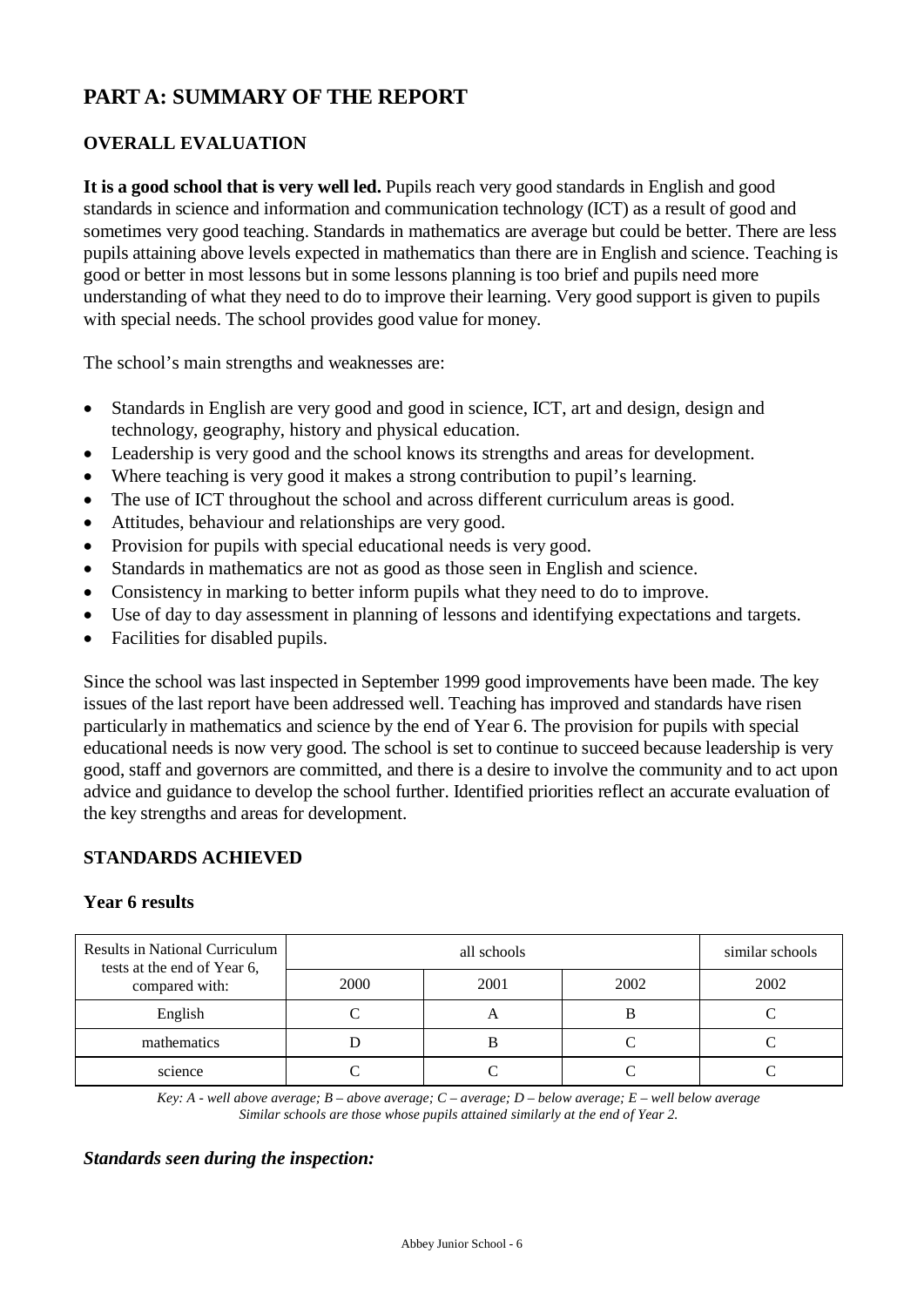**Pupils achieve well and by the end Year 6 a significant number attain standards above those expected for their ages in English and science.** Standards in mathematics are satisfactory with fewer pupils attaining above levels expected. Standards are good in ICT, art and design, design and technology, geography, history and physical education. They are satisfactory in music and religious education.

**Pupils personal development is very good. Their moral and social development are very good, spiritual development is good and cultural development is satisfactory.** Attitudes and behaviour are very good. Pupils behave very well in class and most have very positive attitudes to school. The staff have high expectations of the pupils' behaviour and teach the differences between right and wrong very well. The school should seek to extend opportunities for the pupils to explore the wide range of cultures that exist in Britain today. The pupils love coming to school. They are punctual. Attendance is satisfactory. In comparison with other schools in the locality this is good although this is not as good as it might be due to the number of pupils taking holidays in term time.

## **QUALITY OF EDUCATION**

**The quality of education provided is good. Teaching is good or better in most lessons.** This needs to be consistent across the school in order for pupils to achieve their full potential. Progress in reading, writing, science and ICT has been quicker than in mathematics because of greater staff confidence in teaching these subjects. The most effective teaching provides well for individual needs and high expectations ensure good learning, which is reflected in good achievement and which contributes to the good standards attained.

The learning opportunities provided by the school are good. The school has very good links with the local secondary schools, which enriches pupils' learning experiences further.

The school provides a safe and supportive environment for its pupils. Pupils' achievements are monitored well enabling them to receive very good support, for example, those with special educational needs. Good transfer arrangements ensure pupils are confident about their move to secondary school. There are good systems for assessment but the use of these is not yet consistent through the school. Pupils are not sufficiently aware in all subjects of what they need to do to improve their work. The needs of gifted and talented pupils are not always adequately identified. There is a need for greater staff awareness of child protection procedures.

## **LEADERSHIP AND MANAGEMENT**

**Leadership by the headteacher and key staff is very good**. **Management is good**. The headteacher and senior staff have a clear vision for the school. They are well supported by an active and committed governing body. The school improvement plan accurately identifies key areas for improvement. The monitoring of literacy, numeracy and science and analysis of test results has been rigorous. Priorities reflect the school's intentions to raise standards in mathematics.

### **PARENTS' AND PUPILS' VIEWS OF THE SCHOOL**

The views expressed by parents in both the questionnaire and at the pre inspection meeting were very positive with no significant concerns. Some pupils felt that others were not always well behaved and some pupils indicated they did not always find their lessons interesting.

### **IMPROVEMENTS NEEDED**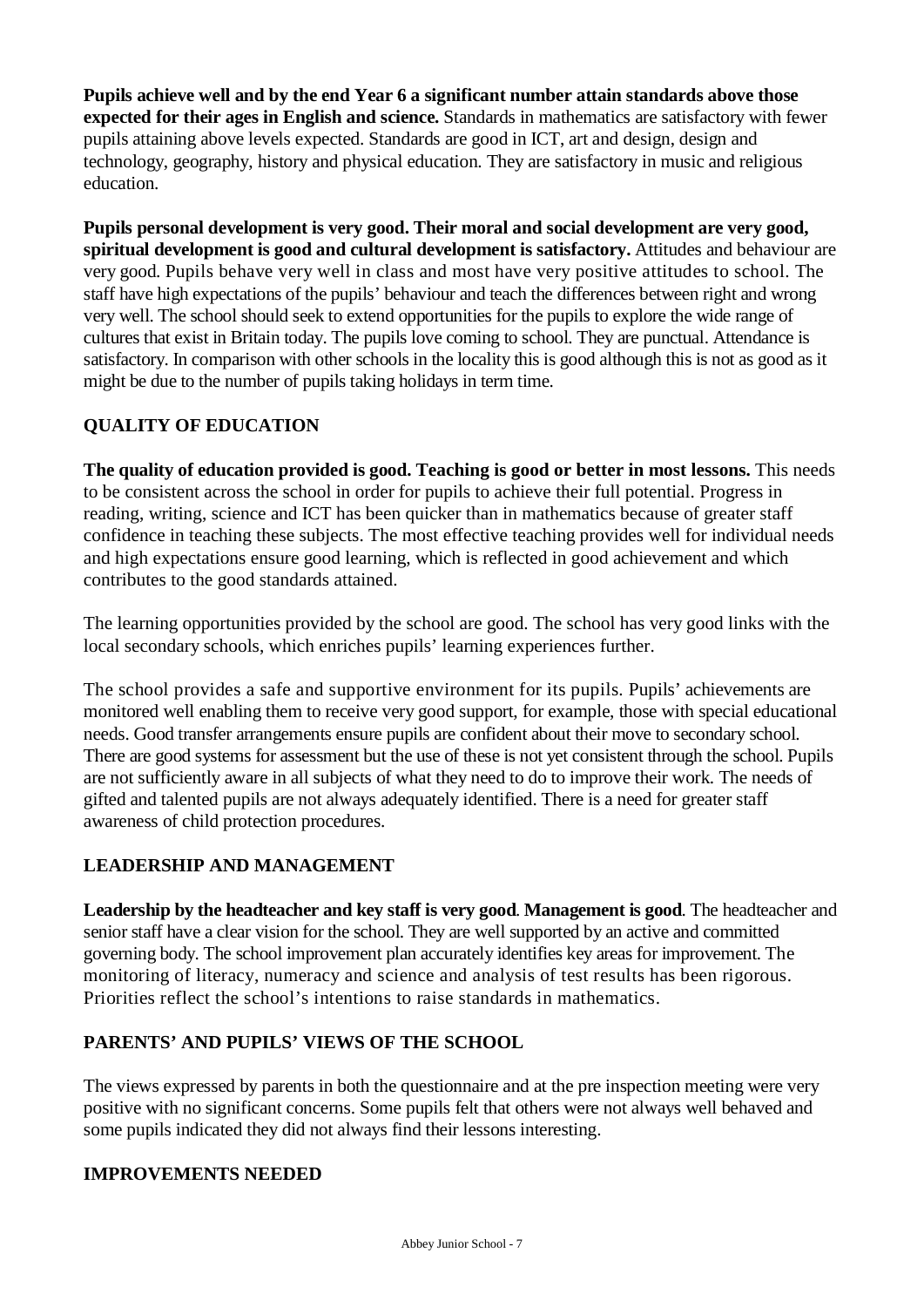As already planned for in the school improvement plan, the most important things the school should do to improve are:

- Raise standards in mathematics to the levels attained in English and science
- Ensure consistency in marking throughout the school to better inform pupils what they need to do to improve
- Improve the use of day to day assessment in planning of lessons and identifying expectations and targets
- Continue to identify improvements to ensure facilities for disabled are appropriate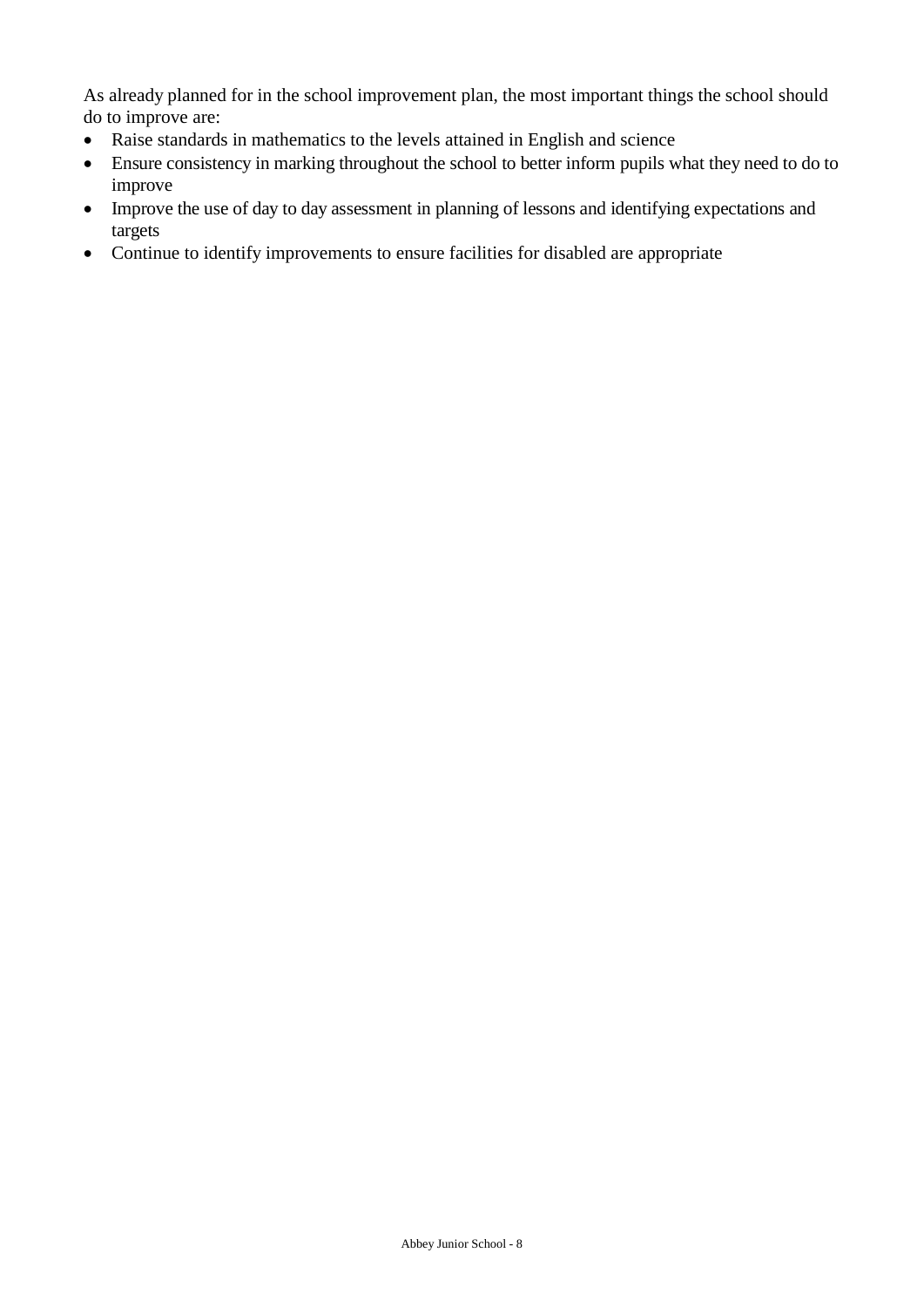# **PART B: COMMENTARY ON THE INSPECTION FINDINGS**

## **STANDARDS ACHIEVED BY PUPILS**

#### **Standards achieved in areas of learning, subjects and courses**

Pupils achieve well overall and by the end of Year 6 a significant number attain standards above those expected for their ages in English and science. Standards in mathematics are satisfactory with fewer pupils attaining above levels expected.

Achievement of pupils in Years 3 and 6 is good and in Years 4 and 5 is satisfactory.

#### **Main strengths and weaknesses**

- Standards in English are very good and good in science, ICT, art and design, design and technology, geography, history and physical education. They are satisfactory in mathematics, music and religious education.
- Progress of pupils compared with their achievement on entry to the school is above average in English and science and average in mathematics.
- Pupils with special educational needs achieve well due to the early identification of individual needs, good teaching, very good support and very good use of resources to support learning.
- Pupils whose home language is not English achieve well and make good progress.
- Pupil achievement in mathematics is satisfactory.
- The marking of pupil's work to support the raising of standards and pupil achievement is inconsistent.

### **Commentary**

1. The National Curriculum test results for pupils in Year 6 in 2003 shows an increase in the percentage of pupils achieving level 4 and above in English and mathematics compared with 2002. National comparative data for 2003 is not currently available. In 2003 the percentage of pupils achieving above levels expected for their age has improved in English, mathematics and science. School analysis of the 2003 National Curriculum results correctly identifies that there is no difference in achievement between boys and girls in mathematics and science. In English girls' achievement is much higher in reading and writing than boys. Overall, achievement in the school National Curriculum tests results for English, mathematics and science shows an upward trend over the last five years, with some variation from year to year reflecting the individual groups of pupils in those years. In 2003 in English and science the school targets were exceeded and were achieved in mathematics.

| Standards in: | School results | National results |
|---------------|----------------|------------------|
| English       | 28.8 (27.7)    | 27.0 (27.0)      |
| mathematics   | 27.2(27.3)     | 26.7(26.6)       |
| science       | 29.0(28.3)     | 28.3(28.3)       |

|  |  | Standards in national tests at the end of Year 6 - average point scores in 2002 |  |
|--|--|---------------------------------------------------------------------------------|--|
|  |  |                                                                                 |  |

*There were 94 pupils in the year group. Figures in brackets are for the previous year*

2. The standards achieved at level 4 and above by pupils in Year 6 in mathematics and science have shown an improvement over the last five years and are above the national average in 2002. In English standards have remained above the national average and were similar to the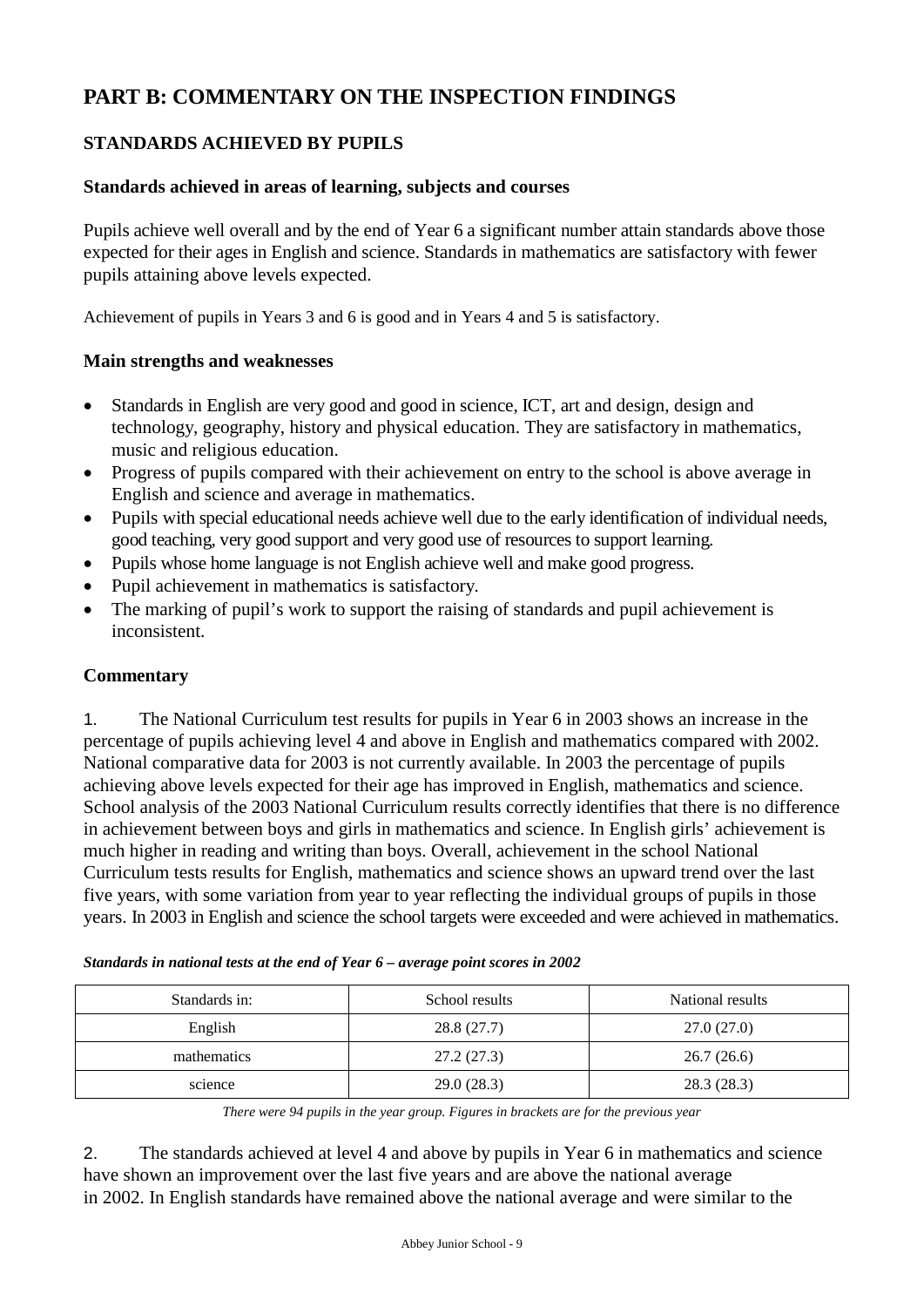standards attained in 2002. Pupils' achieving above levels expected for their age has improved in English, mathematics and science. In 2002 the results were in line with the national average compared with similar schools. Progress of pupils compared with their achievement on entry to the school is above average in English and science and average in mathematics. Pupils' achievement overall is good as observed in lessons during the inspection. Where pupil achievement is high subject leaders make a significant contribution to the development of the subject and the standards across the school.

3. In English achievement is good because teachers have high expectations of the pupils. Pupils demonstrate very good English and literacy skills, their handwriting is neat and work is consistently well presented throughout the school. In English the results in the National Curriculum tests in 2003 compared with 2002 show a significant improvement. Pupils in Year 6 read with confidence and enjoyment. They are able to discuss in detail the books they read and make good predictions about how the story will end. They have developed good strategies to improve their reading and are able to self-correct their reading mistakes. They are aware that reading is very important and will help them to achieve a good result with their tests at the end of Year 6. The standard of writing across the school is good overall. In Year 6 pupils have a very good understanding and use of punctuation, write consistently well in paragraphs and have a very good grasp of comprehension.

4. Standards in mathematics and pupil's achievement are satisfactory. Progress is satisfactory with fewer pupils achieving at the higher levels expected than in English and science. Pupils' mental arithmetic is not well developed and hinders their achievement because they are unable to make quick calculations. Teachers have high expectations for the presentation of pupils' work, which is neat and carefully set out but marking of pupil's work is inconsistent and too often focuses on presentation rather than offering them guidance on ways to improve.

5. In science pupils achieve well and standards are good. Lessons are well planned and provide many opportunities for pupils to engage in investigation and practical tasks to support their learning. Pupils enjoy their lessons and are encouraged to make predictions and evaluate the outcomes of their experiments. For example when studying how materials change with heat and whether changes can be reversed.

6. Pupil achievement in ICT is good supported by the cross-curricular approach to teaching. Achievement is good because teachers are confident to teach the subject and through the provision of very good resources. Several lessons were observed in the ICT suites where pupils demonstrate good skills and are confident in using computers. In one Year 3 numeracy lesson in the ICT suite the pupils were having their second lesson since joining the school. They enjoyed their lesson and showed the ability to log on, access the programme and use the mouse to complete their task.

7. The standard of marking of pupil's work is very good in some classes as was seen in the sampling of work across all year groups. Where this is good it gives the pupils clear direction on how to improve their work and praises their achievements. For example in one Year 3 class the teacher commented on how a pupil had improved his writing through including imaginative ideas. This approach to raising achievement is not consistent across the school.

8. Good assessment systems have been put in place to support a whole school approach to all aspects of monitoring and evaluation. The use of these systems has yet to be developed consistently across the school to ensure pupils know what they have to do to improve and to raise standards of achievement.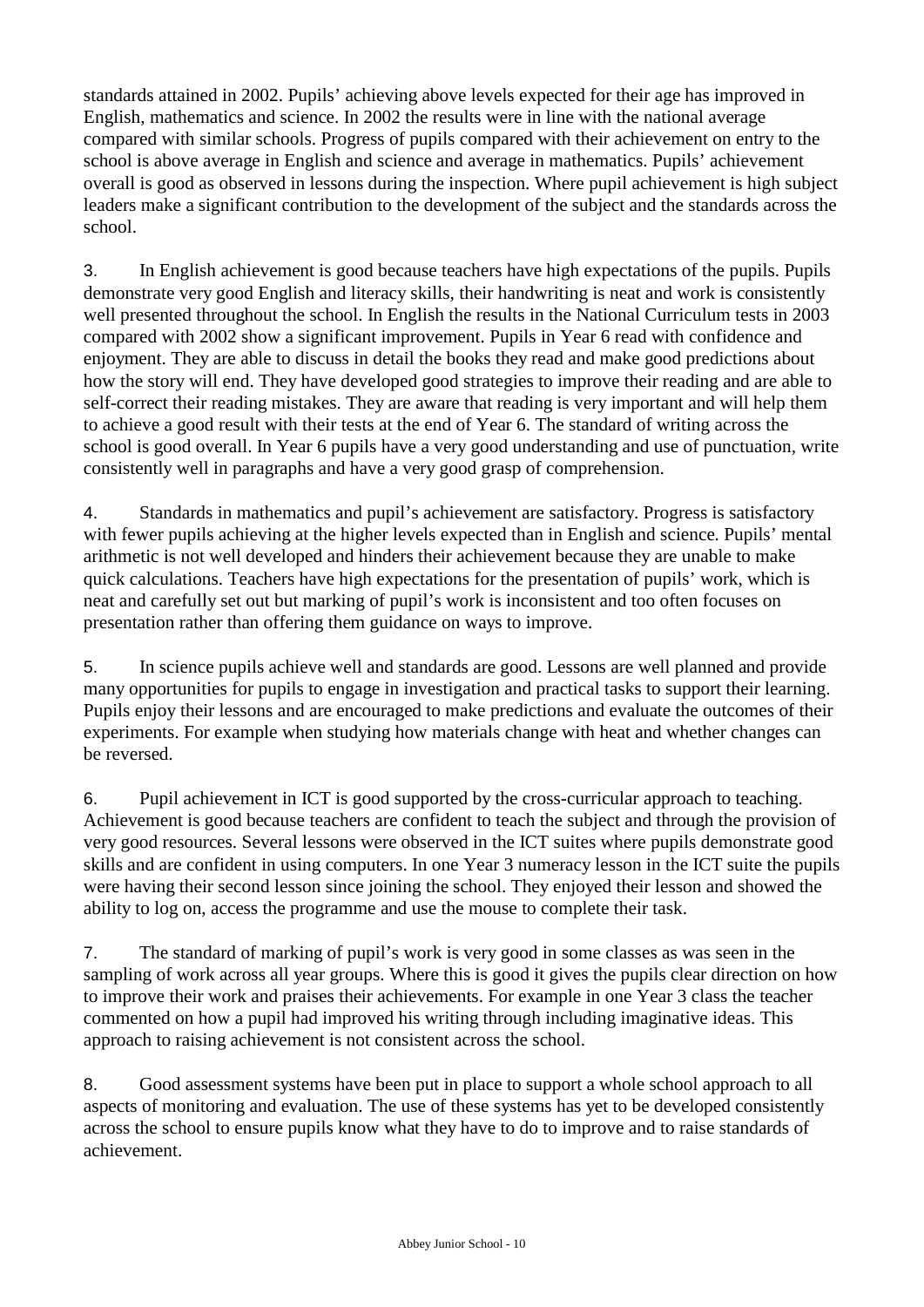## **Pupils' attitudes, values and other personal qualities**

Pupils attitudes, behaviour and relationships are **very good** and are one of the schools strengths. The social and moral development of pupils is **very good** and their spiritual and cultural development is satisfactory.

#### **Main strengths and weaknesses**

- Pupils very good attitudes have a very positive effect upon their learning.
- They are hard working and respond enthusiastically to the schools high expectations.
- Pupils behave very well creating an orderly environment.
- Pupils from all the cultures represented in the school work and play alongside each other in harmony.
- Pupils moral development is very good, pupils understand justice and fairness very well.
- Social development is very good and is reflected in the way pupils care for and respect others.
- Levels of attendance are not as good as they could be reflecting the amount of holidays taken in term time.
- Opportunities for the spiritual development of pupils are sometimes missed.
- The school does not take full advantage of the rich cultural diversity represented in this school.

### **Commentary**

9. The provision for pupils personal development results in them being enthusiastic learners. They are happy at school and arrive on time. Good attendance is encouraged well with weekly awards but despite this, some parents take holidays in term time. This has a detrimental effect upon learning.

10. Pupils make good use of the time in school and work hard throughout the day. Pupils feel that there are some lessons that are not so interesting and their work is sometimes too easy.

11. The very good behaviour and attitudes, resulting from the clear and high expectations of the staff, help create a friendly and mutually supportive environment. The school makes it expectations clear and has an effective and consistent system of rewards and sanctions to support this. As a result, pupils self discipline is very good. In response to suggestions from the school council the school has improved the organisation and facilities available at lunchtime. The pupils report that this has reduced the amount of poor behaviour and conflict considerably. The school had recognised a small amount of bullying was taking place and has worked hard with pupils to raise their awareness of the real nature of bullying and its effect on others. As a result bullying is now rare.

12. Lunchtimes and sessions after school are enriched by a variety of clubs. Pupils consider these and the wide range of visits they make to be one of the schools best features. These include a Cool Club that offers support to pupils who find socialising and co-operation difficult and a Homework Club to support those who find studying at home hard. Whilst many see this club in particular in a positive light some parents, pupils and teachers consider it to be used as a form of punishment.

13. The school offers its pupils many opportunities to take responsibility and to voice their ideas and opinions. Pupils have good personal qualities, they present themselves as confident and mature citizens. The pupils feel that the school takes them seriously and responds very well. There is a well developed school council, older pupils act as peer mediators and playground buddies and all in school carry out classroom duties and other tasks. Pupils are encouraged to develop an awareness of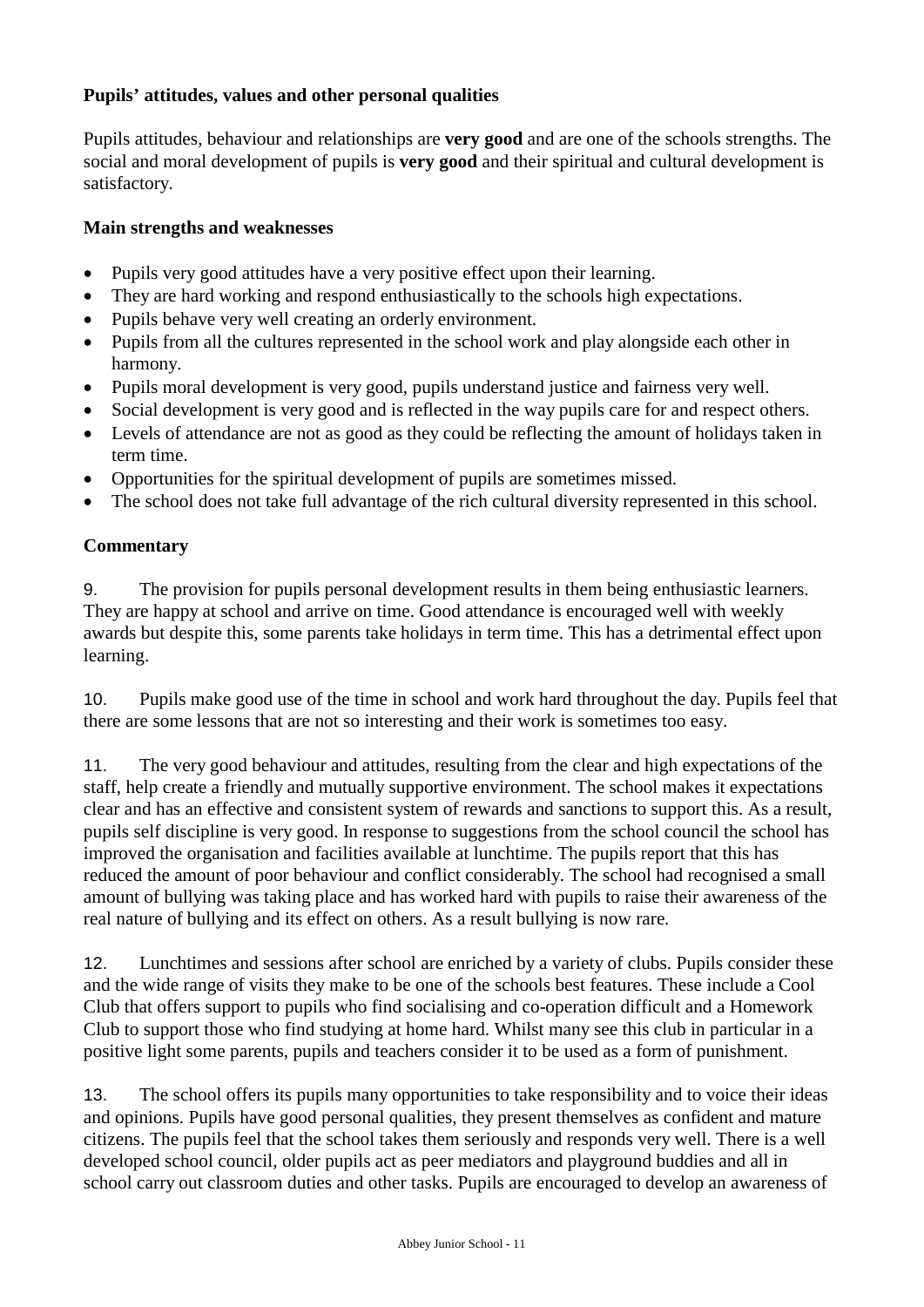the wider world for example by taking part in the Children's Parliament. This aspect of the schools work contributes very well to pupils personal and social skills.

14. Whilst pupils appreciation of their role in our society is good and they feel valued as members of the school community some opportunities to develop spirituality and self awareness are missed both in assemblies and across the curriculum. The school offers its pupils a rich and varied curriculum with visits and visitors to enhance this it does not take full advantage of the cultural diversity represented in the school.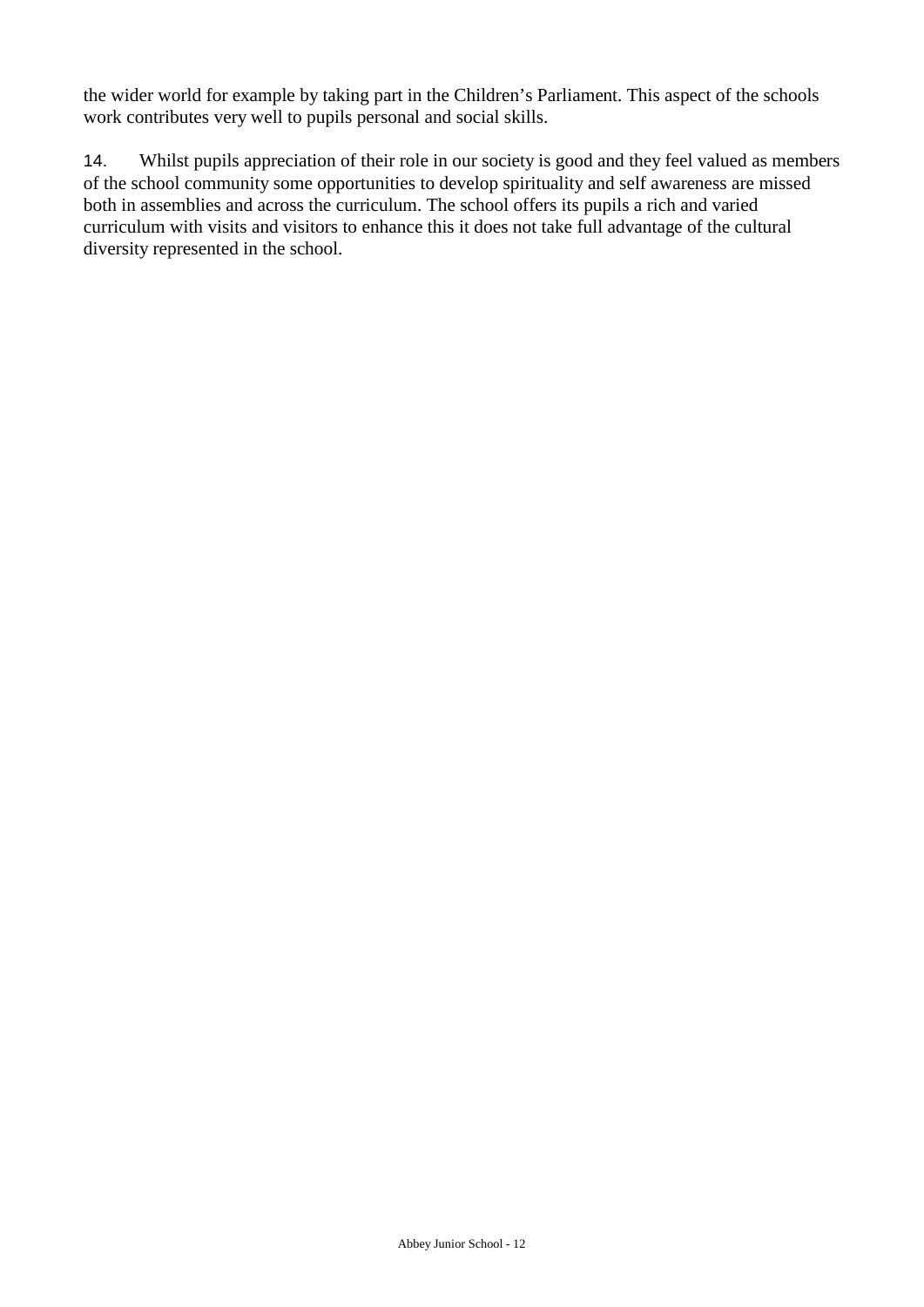#### **Attendance**

#### *Attendance in the latest complete reporting year (%)*

| Authorised absence |      |  | Unauthorised absence |       |
|--------------------|------|--|----------------------|-------|
| School data:       | 5.04 |  | School data :        | (0.1) |
| National data:     | 5.4  |  | National data:       |       |

*The table gives the percentage of half days (sessions) missed through absence for the latest complete reporting year.*

#### **Exclusions**

## *Ethnic background of pupils* **Exclusions in the last school year**

| <b>Categories used in the Annual School Census</b> | No of pupils<br>on roll | Number of<br>fixed period<br>exclusions | Number of<br>permanent<br>exclusions |
|----------------------------------------------------|-------------------------|-----------------------------------------|--------------------------------------|
| White $-$ British                                  | 256                     | $\Omega$                                | $\Omega$                             |
| White $-$ any other White background               | 4                       | 0                                       | $\Omega$                             |
| Mixed – White and Black Caribbean                  | 21                      | $\Omega$                                | $\Omega$                             |
| Mixed – White and Black African                    |                         | 0                                       | $\Omega$                             |
| Mixed – White and Asian                            | 7                       | $\Omega$                                | $\Omega$                             |
| $Mixed - any other mixed background$               | 3                       | $\Omega$                                | $\Omega$                             |
| Asian or Asian British – Indian                    | 36                      | 0                                       | 0                                    |
| Asian or Asian British – Pakistani                 | 9                       | $\Omega$                                | $\Omega$                             |
| Black or Black British – Caribbean                 | 10                      | $\Omega$                                | $\Omega$                             |
| Black or Black British – African                   | 1                       | $\Omega$                                | $\Omega$                             |
| Chinese                                            |                         | 0                                       | $\Omega$                             |

*The table gives the number of exclusions, which may be different from the number of pupils excluded.*

Pupils enjoy school and arrive on time. Levels of attendance are satisfactory but are adversely affected by those families that take holidays in term time.

### **QUALITY OF EDUCATION PROVIDED BY THE SCHOOL**

**The quality of education provided is good**. Pupils reach good standards in English, science and ICT as a result of good and sometimes very good teaching. In mathematics standards are average but could be better. There are less pupils attaining above levels expected than there are in English and science.

#### **Teaching and learning**

**Teaching is good or better in most lessons** but in some lessons planning is too brief and pupils need more understanding of what they need to do to improve their learning. This needs to be consistent across the school in order for pupils to achieve their full potential. Very good support is given to pupils with special needs. These factors contribute effectively to the **good learning in most lessons.**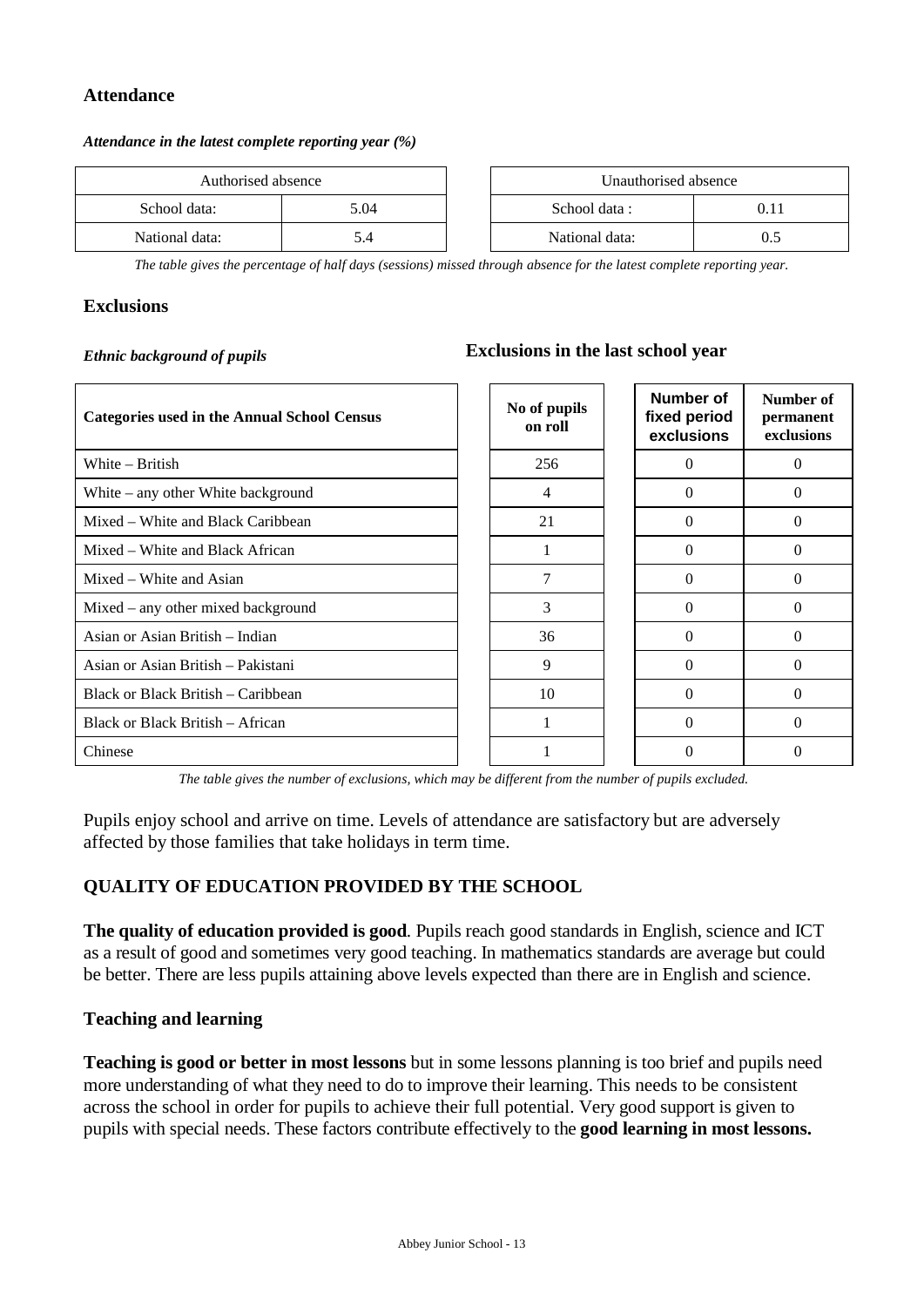## **Main strengths and weaknesses**

- Staff have very good knowledge of pupils and understand their individual needs.
- Staff generally have high expectations of pupils and expect them to work hard and achieve their best.
- Pupils are well motivated and want to learn, they have good self esteem and look forward to lessons.
- The school has developed good procedures for collecting information on pupils' progress, particularly in English, mathematics and science.
- The school has a well-established and well-managed assessment system for tracking pupils progress over time.
- Praise is used appropriately and relationships are very good.
- The management of behaviour is effective.
- Pupils with special educational needs progress well because they are fully included in lessons.
- Marking is not consistent. It is insufficiently detailed to identify success and areas for improvements and does not always guide pupils to the next stage of learning.
- Pupils are not sufficiently aware of their precise learning targets or the timescales for their achievement.
- Day-to-day assessment is not always used to best effect in planning future learning.
- Some lessons are too long.

## **Commentary**

*Summary of teaching observed during the inspection in 24 lessons*

| Excellent | Very good | Good | Satisfactory | Unsatisfactory | Poor | Very Poor |
|-----------|-----------|------|--------------|----------------|------|-----------|
|           |           |      |              |                |      |           |

*The table gives the number of lessons observed in each of the seven categories used to make judgements about lessons;* 

15. When teachers offer challenging and interesting lessons pupils respond very well. They work well alone or in groups as required. A very good example of this was seen in a Year 6 physical education lesson where pupils worked together in pairs or small groups to develop rugby skills passing and catching the mall progressing from stationary positions to skills on the move.

16. The results of Year 6 statutory tests together with end-of-year tests throughout the school are collated, analysed and used to produce detailed tracking information. This is used to show an estimate of attainment for each pupil at the end of Year 6. The tracking of information is used to raise standards in particular in the core subjects of English, mathematics and science. Throughout the school pupils are identified and target groups formed to support learning. The school also monitors closely any under or over achievement from one year to the next.

17. Individual targets are agreed with parents and their child at each term's parents' meeting. The school has yet to develop one system, which will enable each pupil to record and refer to their own ongoing targets in English, mathematics and science. At present the level of awareness that pupils have about their own learning especially with regard to the National Curriculum is limited. Academic targets are not always specific enough. The guidance that pupils receive through the marking of their work is inconsistent. Some marking offers encouragement and ideas for improvement and some does not.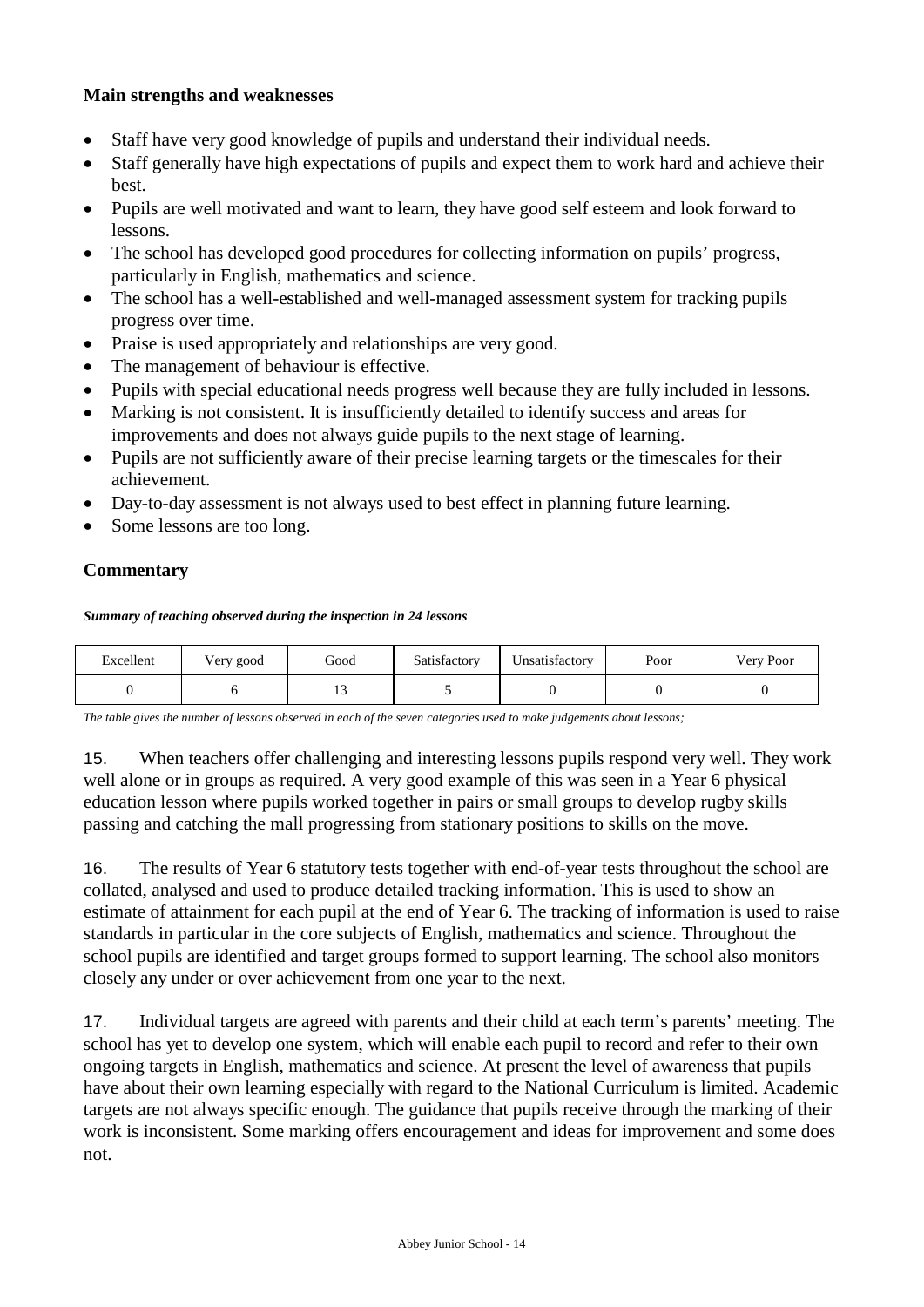18. In some classes, where teachers have a good knowledge and understanding of the individual pupil's ability and needs, appropriate challenges are set and marking is used very well to inform pupils what they need to do to improve further. In these lessons pupils make good progress and achieve well. The needs of gifted and talented pupils are not always clearly identified and provided for within lessons. The school has yet to develop consistent marking throughout by using the existing good practice. This would help pupils develop a better understanding of their own learning and become more aware of their own targets in all subjects. The use of well matched focused comments and questions develop knowledge and understanding and specific learning objectives is evident in some classes but is not developed fully throughout the school. A good example was seen in the observation of a good physical education lesson where the teacher commented that the monitoring by the co-ordinator had supported improvement in the teaching.

19. The school collects considerable information on pupils' attainment and progress but day-today assessment procedures within all classes are not being effectively used to inform the teacher's planning in every subject. In some classes expectations and targets are not consistently identified. In these classes tasks are not being designed specifically to target individual groups such as those of higher ability, with the aim of raising standards further.

20. Behaviour is managed well in almost all lessons as a result pupils sustain good levels of concentration which contributes positively to the good achievement. The support given to pupils with learning difficulties and those for whom English is not their first language is very effective and enables them to be fully included in all lessons.

21. Where progress and achievement is satisfactory this is a result of lessons being too long and pupils levels of concentration declining as the lesson proceeds. This was particularly applicable to some mathematics lessons.

## **The curriculum**

### **The curriculum provides a good range of activities that support high achievement.**

### **Main strengths and weaknesses**

- Good coverage of the National Curriculum and religious education.
- Cross-curricular links are strong.
- Provision for pupils with special educational needs is very good.
- Provision for pupils with English as an additional language is good.
- Visits outside the school and visitors to the school enrich the curriculum
- Provision for English, science, ICT, art and design, design and technology physical education history and geography are good.
- Planning for some subjects is too brief to enable pupils to make sufficient progress
- Resource provision for some subjects, particularly religious education and music, although satisfactory, could be improved and updated.

### **Commentary**

22. The school places a correct emphasis on the development of literacy skills. The curriculum is broad and balanced and enables pupils to take responsibility for their own learning and to show initiative. Subjects are often linked appropriately to enhance learning. This is particularly evident in history linking with literacy, geography linking with art and design and design and technology and the obvious link between art and design and design and technology. The school makes good use of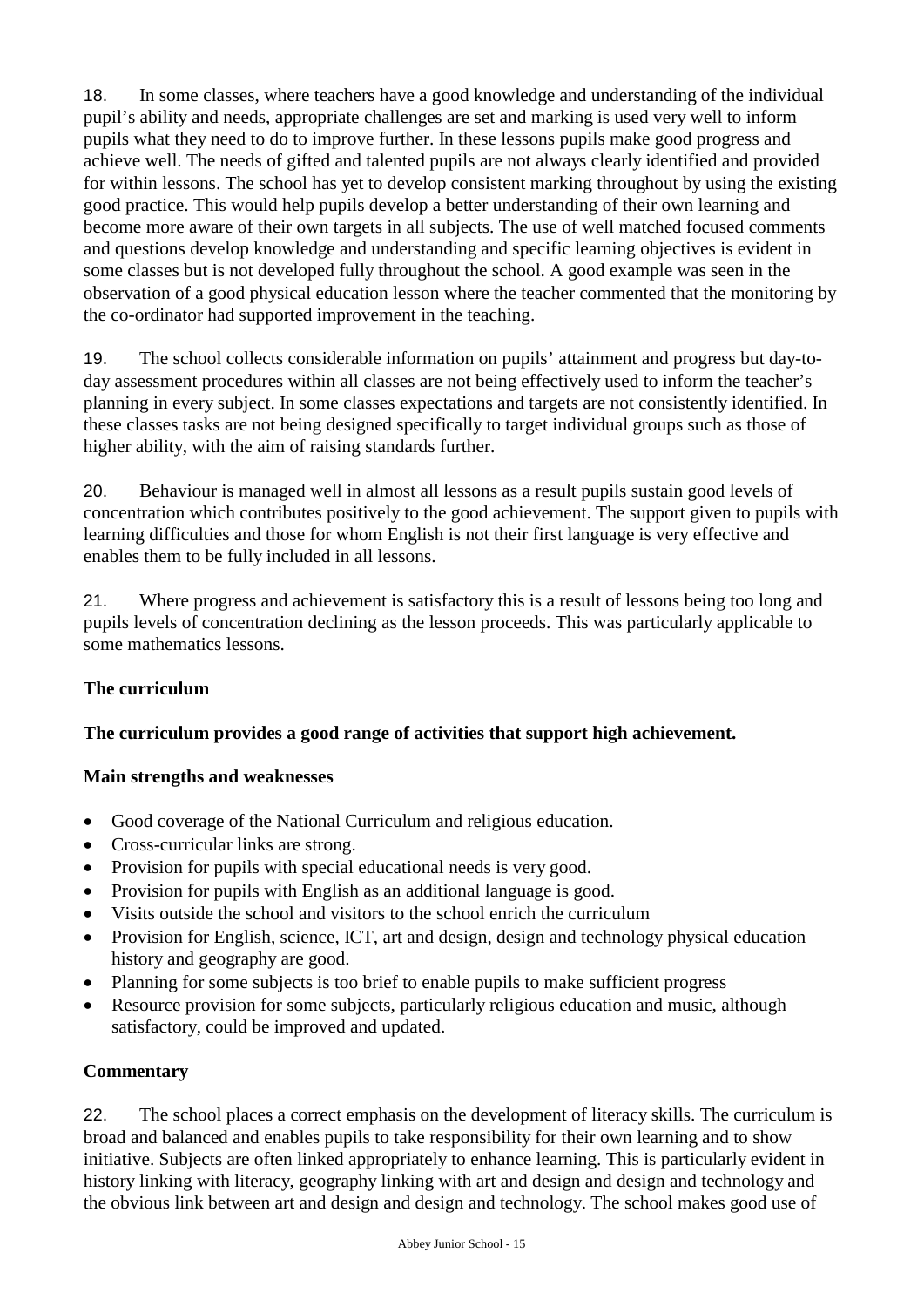external resources including visits and visitors to enrich the curriculum. Out of school activities are interesting and relevant. They contribute well to pupils' learning. The school organises visits from staff from the West Bromwich Albion Football Club and visits to places of interest. These activities are incorporated well into the curriculum. The provision of the school council also contributes appropriately to curricular and extra curricular activities.

23. Sufficient staff are available to teach the curriculum. Staff have appropriate qualifications and experience. School accommodation is safe and attractive. Every effort is made to ensure that the accommodation is accessible to all. The school has been seeking to further improve the access and facilities for the disabled and recognises the need to pursue this aspect of the accommodation.

24. Resources are satisfactory for most areas of the curriculum. There are strengths in the resources provided for ICT, literacy, art and design and design and technology and this contributes to the good standards pupils achieve in these subjects. The school benefits from two computer suites and each classroom has a computer that is networked and connected to the Internet. Weaknesses in the resource provision for music and religious education, taken together with teachers' brief planning, means that provision in those two subjects, although satisfactory, is not as good as the provision in the other subjects. The school's outdoor areas are attractive and, although there is no access to playing fields, delivery of the physical education curriculum is not restricted.

25. The school provides very good opportunities for pupils with special educational needs and those with English as an additional language. This represents an improvement since the last inspection.

26. Plans are very carefully drawn up and with the additional help and guidance of the experienced teacher ensuring all pupils including those with statements of special educational needs, receive very good support enabling them to make good progress. Pupils who have English as an additional language are taught in small literacy groups. By focusing upon pupils taking small steps and reinforcing prior learning effectively, good gains are made in improving levels of reading, writing and hand writing, as well as speaking and listening. Pupils with English as an additional language have benefited well from further specialist support and advice from the local authority, which enables those pupils to show a marked improvement by the end of Year 6 in national tests. Pupils become secure when working with other pupils in their year group.

27. The newly appointed special educational needs coordinator replaces a well-organised and effective leader who has managed a very focused and efficient system. The school enjoys very good relationships and links with the neighbouring secondary school, to enable all pupils to make a smooth transition.

28. The school has recently introduced a system to identify gifted and talented pupils in mathematics English and science and plan to develop this further to make provision across the whole curriculum.

### **Care, guidance and support**

**The care and guidance for pupils is satisfactory, with some good and very good features.** The school offers its pupils a caring and supportive environment where all are valued and respected. Pupils and parents agree that all are treated fairly and equally. Those with special educational needs and disabilities are very well supported. The personal guidance offered pupils is good but their knowledge of their own learning needs further development. Pupils new to the school and those transferring to secondary school benefit from good induction arrangements.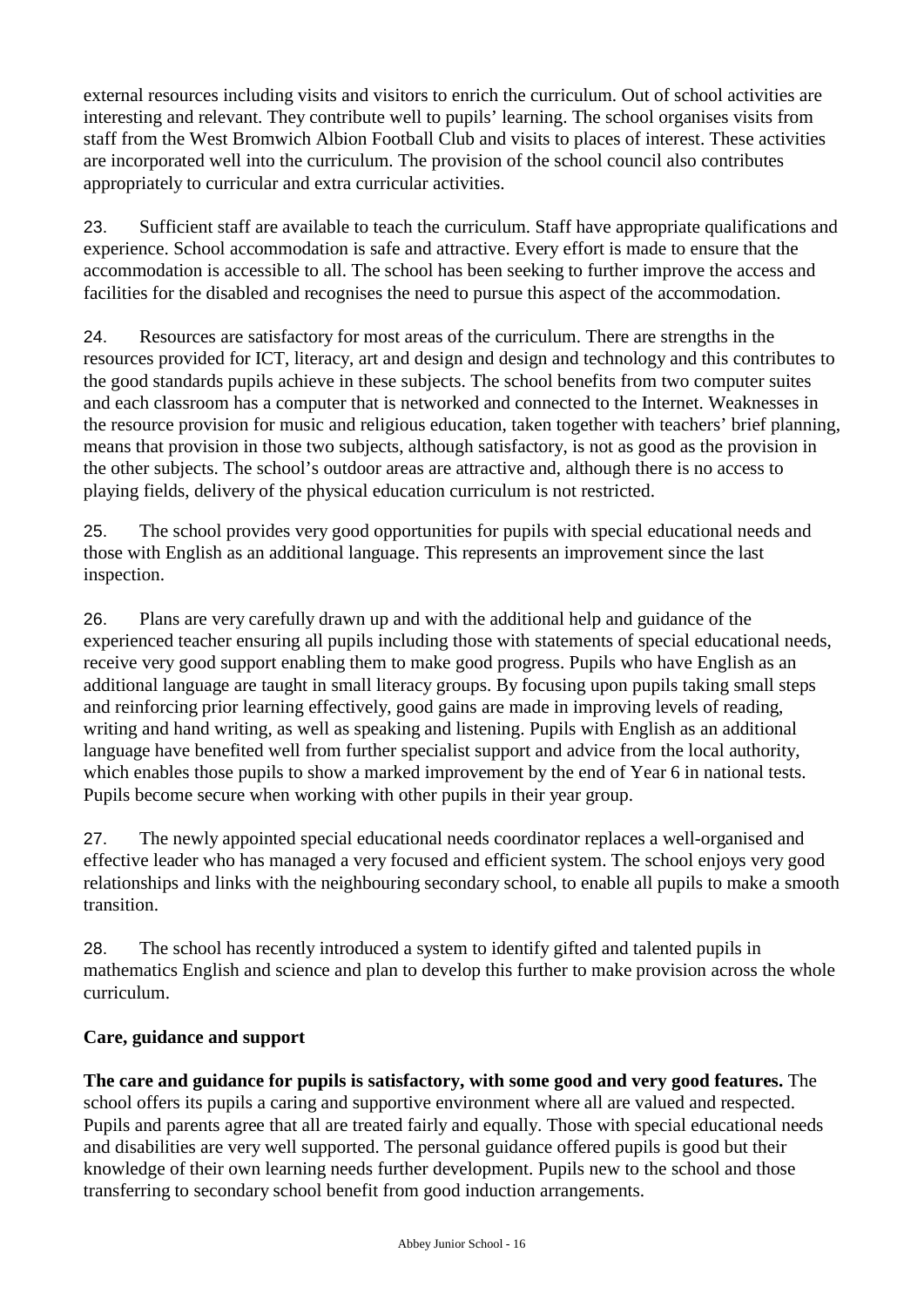#### **Main strengths and weaknesses**

- The personal support and guidance offered is good.
- Pupils build confident and trusting relationships with adults.
- The school seeks and acts upon pupils views very well.
- Some of the facilities for disabled pupils are inadequate.
- Not all the adults employed by the school are sufficiently aware of child protection procedures.

#### **Commentary**

29. The school is a secure, well ordered and caring place. The health and safety arrangements are generally good. Risk assessments are carried out efficiently and issues dealt with promptly. The child protection arrangements overall are satisfactory. All teaching staff have appropriate knowledge but some lunchtime staff have yet to be fully briefed on the correct procedures to follow should they have a concern.

30. The very good relationships that exist in this school community and the very good provision for pupils social and moral development create a caring, safe and supportive environment. Pupils are happy and confident and this has a very positive effect upon their learning. Most pupils feel that adults listen to them and treat them fairly and that someone will support them if they have any worries.

31. Whilst the personal support and guidance offered to pupils is good the academic support offered needs further development. Pupils are well motivated and success is recognised and rewarded. They are involved to some extent in setting and reviewing academic and personal targets for improvement.

32. The school makes very good provision for seeking and acting upon pupils views. There is a well structured and effective school council. Pupils are involved in making decisions about their school and presenting ideas for improvement. A good example of this is their practical resolution of the identified problems at lunchtime and the significant improvement that has been achieved. The results of the pupils questionnaire show that most pupils are happy at school and feel that they are expected to work hard. They enjoy their lessons but a significant number think they are not always interesting enough and the work is sometimes too easy. They feel trusted, fairly treated and listened to. Other pupils are considered friendly although some do not always behave as well as they should.

#### **Partnership with parents, other schools and the community**

**The partnership with parents, other schools and the community is good.** The school is held in high regard and the support for the school by all parties has a positive effect upon pupils' learning.

#### **Main strengths and weaknesses**

- Parents like the approachability of the school and the way it deals with parents individual concerns.
- The management of and links with other schools makes a good contribution to the quality of provision.
- The quality of some information for parents especially regarding the national curriculum, its expectations and how the work of individual pupils relates to this could be improved.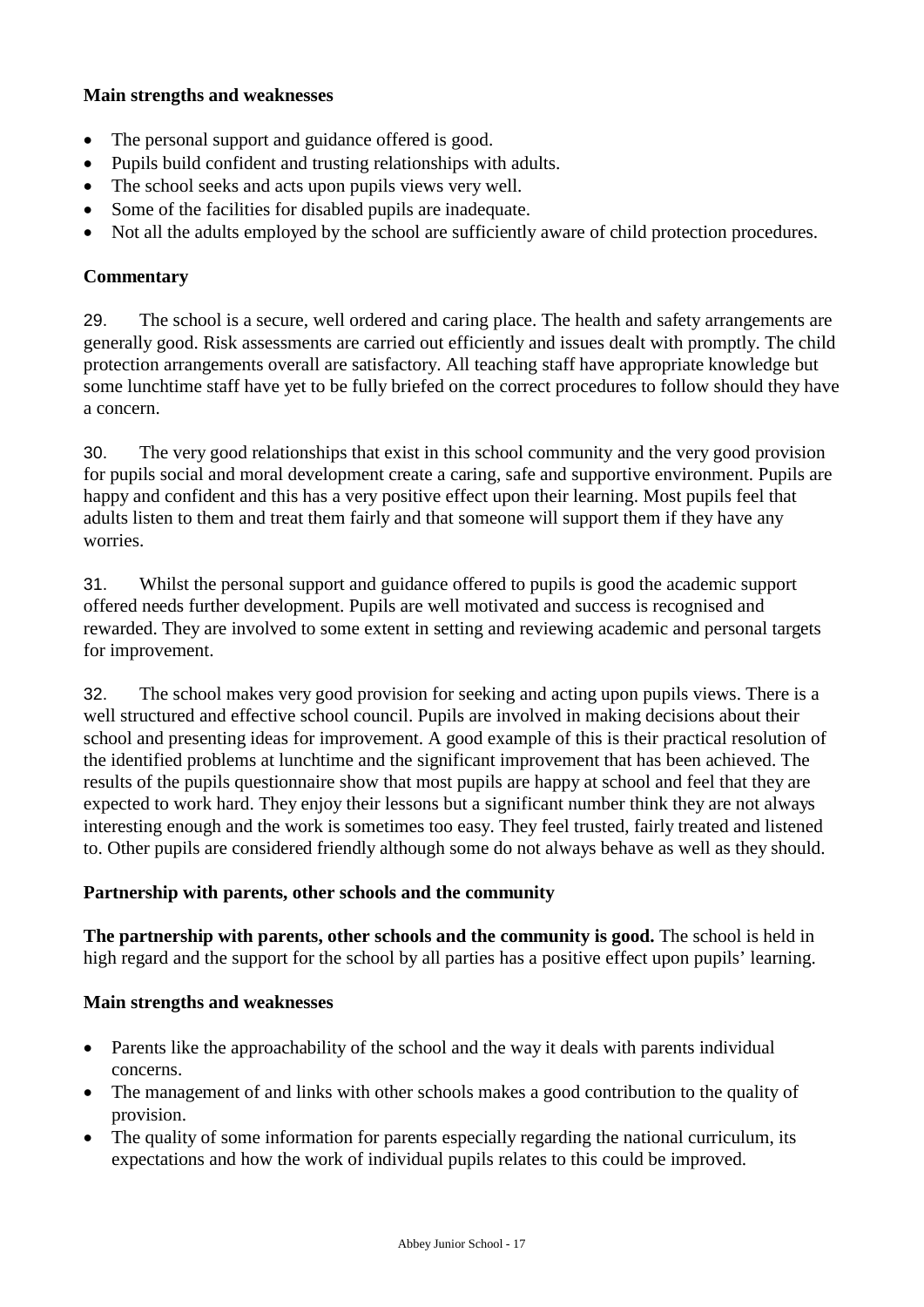## **Commentary**

33. The school has effective links with parents. They are kept well informed about the life of the school and are well involved in all that it does. Parents support their children and the school well. Parents offer willing help in school, on trips and with special events. There is a strong Parents and Teachers Association that supports the purchase of additional learning resources. Homework is generally well supported and parents want their children to do well. This support for the school and the encouragement and welcome that parents receive contributes well to the enthusiastic learning environment that is enjoyed by the pupils.

34. The quality of information the parents receive is satisfactory overall. There are well prepared and constructive consultations each term and satisfactory written reports in the summer. Parents are happy with the information they receive but would like to know more about how their children are getting on and how they are taught particularly in relation to the teaching of mathematics. Too little information is provided about the National Curriculum, its expectations and how each child is doing set against national curriculum levels.

35. The school knows its parents well and the staff are readily available should parents wish to share ideas or concerns. Parents consider the school to be very approachable. They feel that they and their children are well supported and that any problems they have are dealt with swiftly and efficiently. However the school does not seek parents views in general on a regular basis and is not well enough informed about the views of the parent body as a whole.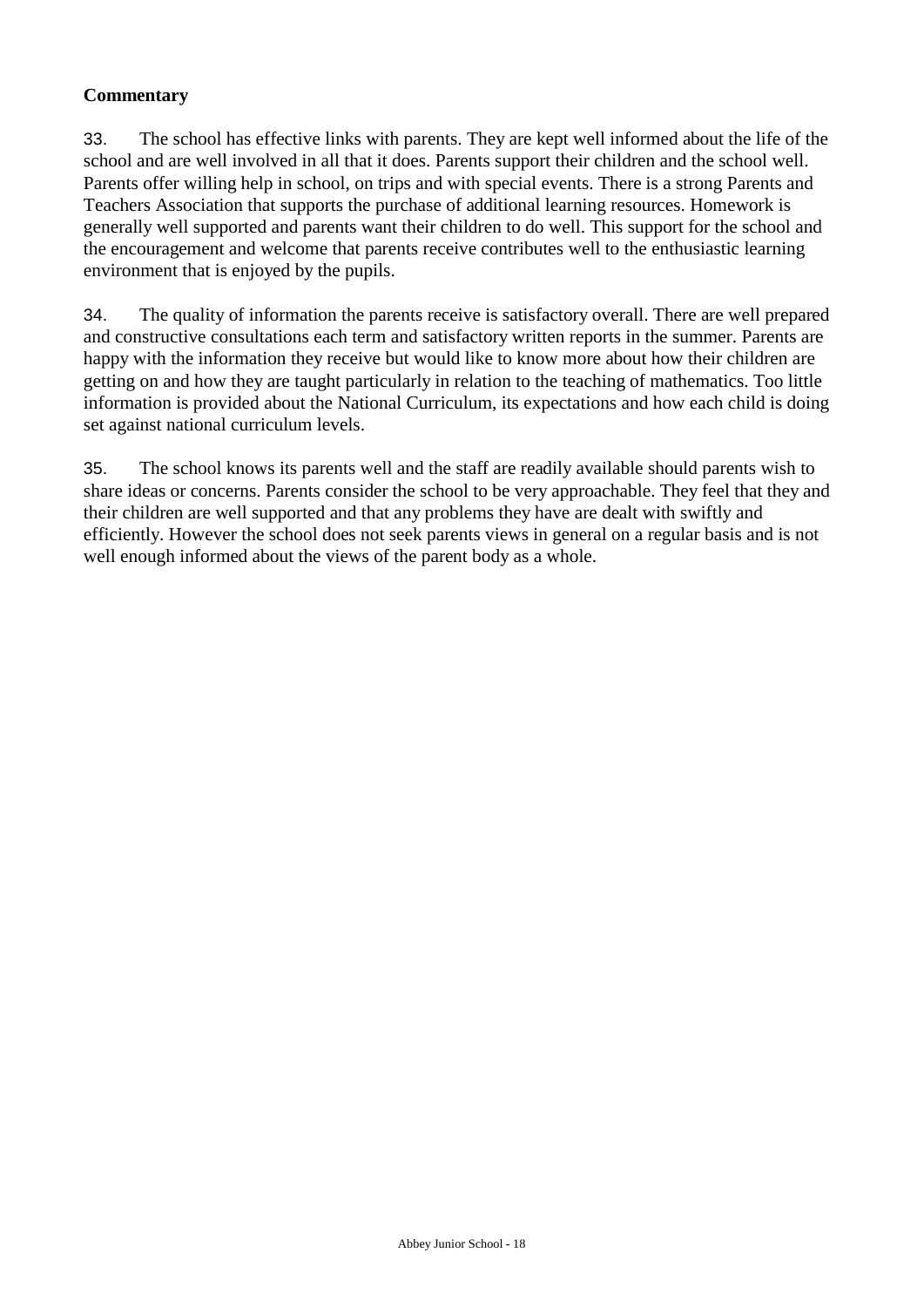36. The schools links with the community and its partnership with other schools supports pupils learning well. Community links include visits to the local community and further a field for example to places of worship and the local bakery. The fire, police and road safety services come into school and do much to raise awareness in pupils of the need to take care of themselves. Other schools provide support for the staff and opportunities for shared training and very good opportunities are provided for pupils to benefit from the facilities available at secondary schools and elsewhere. For example in the improvement of computer skills and other inter-school events. Transfer arrangements for pupils in Year 6 are good. There are various induction visits and the provision of information about pupils is efficient.

## **LEADERSHIP AND MANAGEMENT**

The headteacher who is well supported by the deputy head and senior staff provides very good leadership and very effective management. Staff are committed to school improvement and there is a good understanding of the school's strengths and weaknesses. Governors give good support and fulfil their statutory duties.

#### **Main strengths and weaknesses**

- The headteacher and senior staff have a clear vision for improvement.
- Performance management has been implemented successfully.
- The Monitoring of teaching and learning is very good and contributes very effectively to professional development of staff.

#### **Commentary**

#### **Financial information**

#### *Financial information for the year April 2002 to March 2003*

| Income and expenditure $(f)$ |         | Balances $(f)$                      |        |
|------------------------------|---------|-------------------------------------|--------|
| Total income                 | 869 363 | Balance from previous year          | 73 179 |
| Total expenditure            | 856 133 | Balance carried forward to the next | 86408  |
| Expenditure per pupil        | 2 3 4 5 |                                     |        |

37. The leadership provided by the headteacher is a strength of the school. She represents a very good role model for other staff and pupils. The school knows its strengths and weaknesses and senior staff have a very good grasp of relevant issues. Governors have a good knowledge of the school's success and areas that can be further improved in the future. Governors are committed to principles of high standards and are loyal to the school. They enjoy good relationships with staff and useful links with the local community and in turn the school is appreciative of the support governors provide. Procedures to ensure best value underpin decision making throughout the school. All staff and governors are involved in the school improvement plan annually. It accurately identifies priority areas for improvement, which reflects school aims. Overall staff lead their respective subjects and areas of responsibility very well.

38. Performance management is very effective and clearly brings about improvement in school. The headteacher is totally committed to staff development and provides opportunities wherever realistically possible to enable staff to gain new experiences while seeking to further improve the leadership and management of the school. Each member of staff has individual targets with at least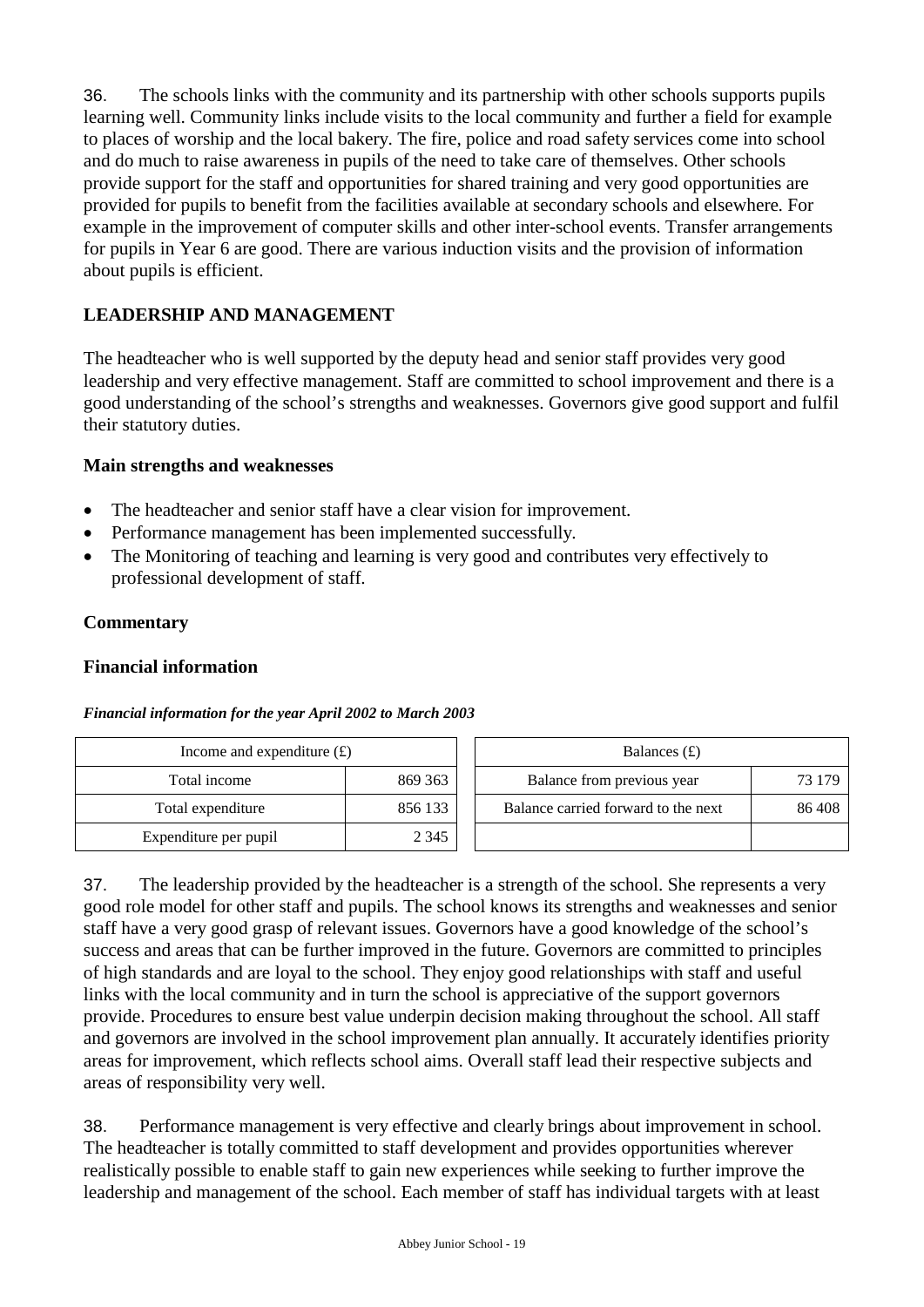two linked directly to raising standards and increasing provision. Teachers work very well together as a result of the strong team spirit which has been engendered. Very good induction systems are in place and the school regularly contributes to initial teacher training with its close links with the University of Central England. Monitoring and evaluation arrangements are very good which have lead to realistic and systematic improvement since the last inspection. The school acknowledges that issues for improvement, action to be taken and subsequent reviews form an integral part of the monitoring process and an individual's professional development progress. The school has focused upon teaching and learning styles in lessons. Monitoring, which involves senior staff and subject managers, has taken place in all subjects and has been instrumental in driving the school forward, identifying areas for improvement and raising standards.

39. Although the governing body fulfils its statutory duties it does not review these responsibilities and duties regularly. The governing body does not promote its policy of inclusion as rigorously as possible.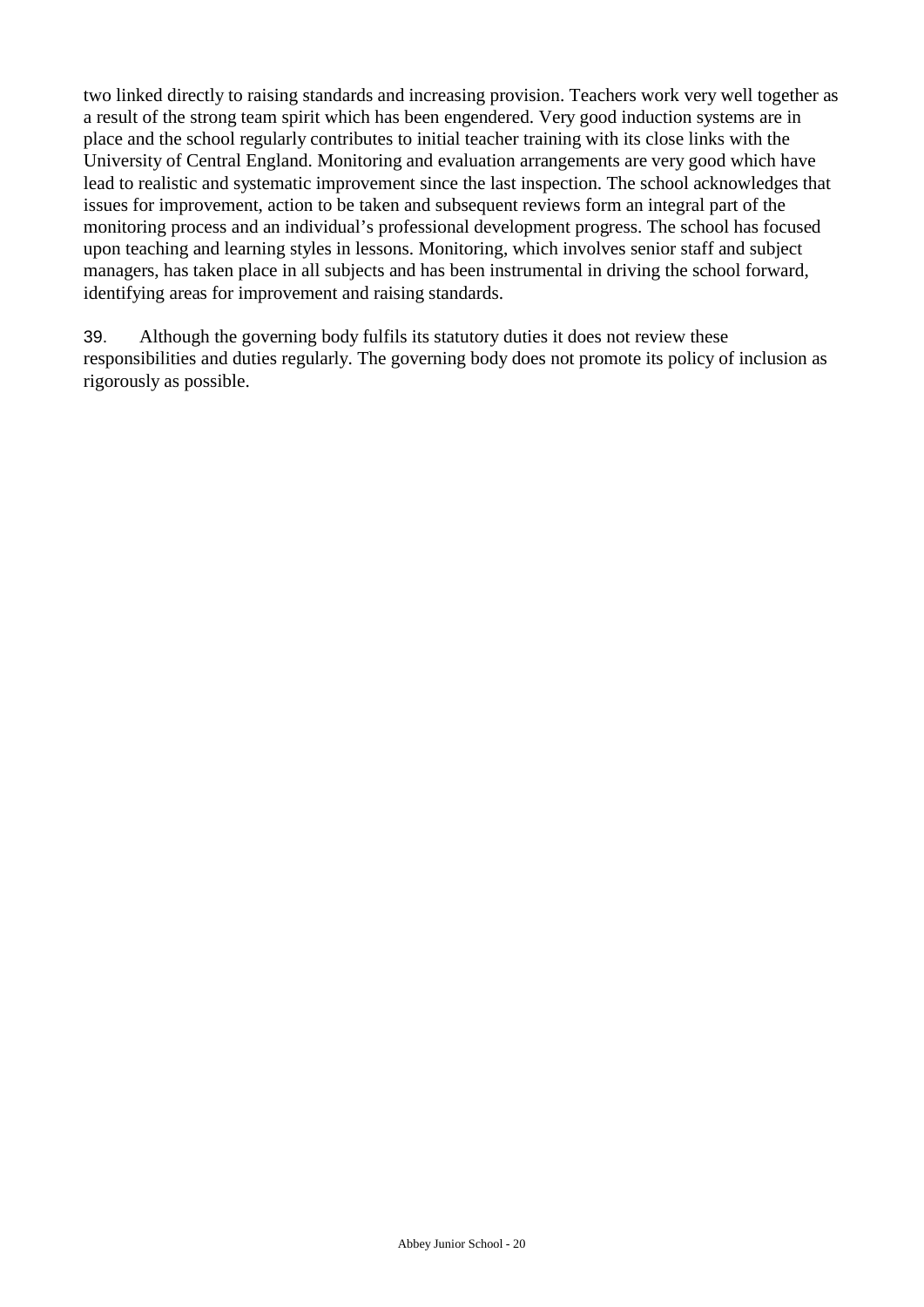# **PART C: THE QUALITY OF EDUCATION IN SUBJECTS**

## **SUBJECTS IN KEY STAGE 2**

## **ENGLISH**

#### **English**

Provision in English is **very good**.

#### **Main strengths and weaknesses**

- Reading throughout the school is very good.
- Standards at the end of Year 6 are very good.
- Quality and range of opportunities to write for a purpose are good.
- There is some inconsistency of marking throughout the school.
- The Library provision and its organisation could be improved.

#### **Commentary**

40. The quality of reading is a strength of the subject because very good attention is given to its development. Opportunities for reading are extensive within the classroom and pupils are actively encouraged to read daily at home. Parents' support for reading is strong. Learning assistants support younger pupils to develop their reading skills. Year 3 pupils are identified early so that their confidence, self esteem, interest in reading and skills can be developed within the reading club. Year 6 pupils become reading buddies within a well organised and purposeful lunchtime activity. The vast majority of pupils enjoy reading. In one Year 6 English lesson observed, where teaching was very good, many pupils enjoyed the opportunity to read their poetry to the class. This enabled others to appreciate their work and gain new ideas. Carefully chosen resources enable other Year 6 pupils to use a class anthology and discuss their work with others at the end of each week's focus.

41. Although the school possesses a large stock of library books, the English coordinator recognises the need to constantly review its provision for suitability and access, in order that all pupils can choose books readily for their own reading or to support their learning in all subjects. Books are not stored or displayed to generate further interest as a result pupils do not always make best use of the library.

42. Whilst during the inspection standards of work seen in lessons was satisfactory or good, meeting with pupils and extensive scrutiny of their work indicates standards in English including those in reading are well above average at the end of Year 6. There are a number of reasons for all pupils' high achievements, for example teaching and learning overall is good and pupils have a very good attitude towards the subject. Pupils demonstrate an increasing understanding of their own learning in English. Teachers have a good knowledge and understanding of the National Literacy Strategy and apply it consistently and effectively to impact upon very high standards and good progress. The subject is lead by an experienced coordinator who is well supported by senior staff and works closely with colleagues. Pupils are provided with many pleasurable opportunities to extend their speaking and listening skills in English and other subjects. Although the school plans to further develop its strategies to match work to all abilities and needs, pupils with English as an additional language and special educational needs are integrated and well supported in lessons. They also benefit from withdrawal in small groups when appropriate. The use of ICT has good impact upon pupils' learning in English.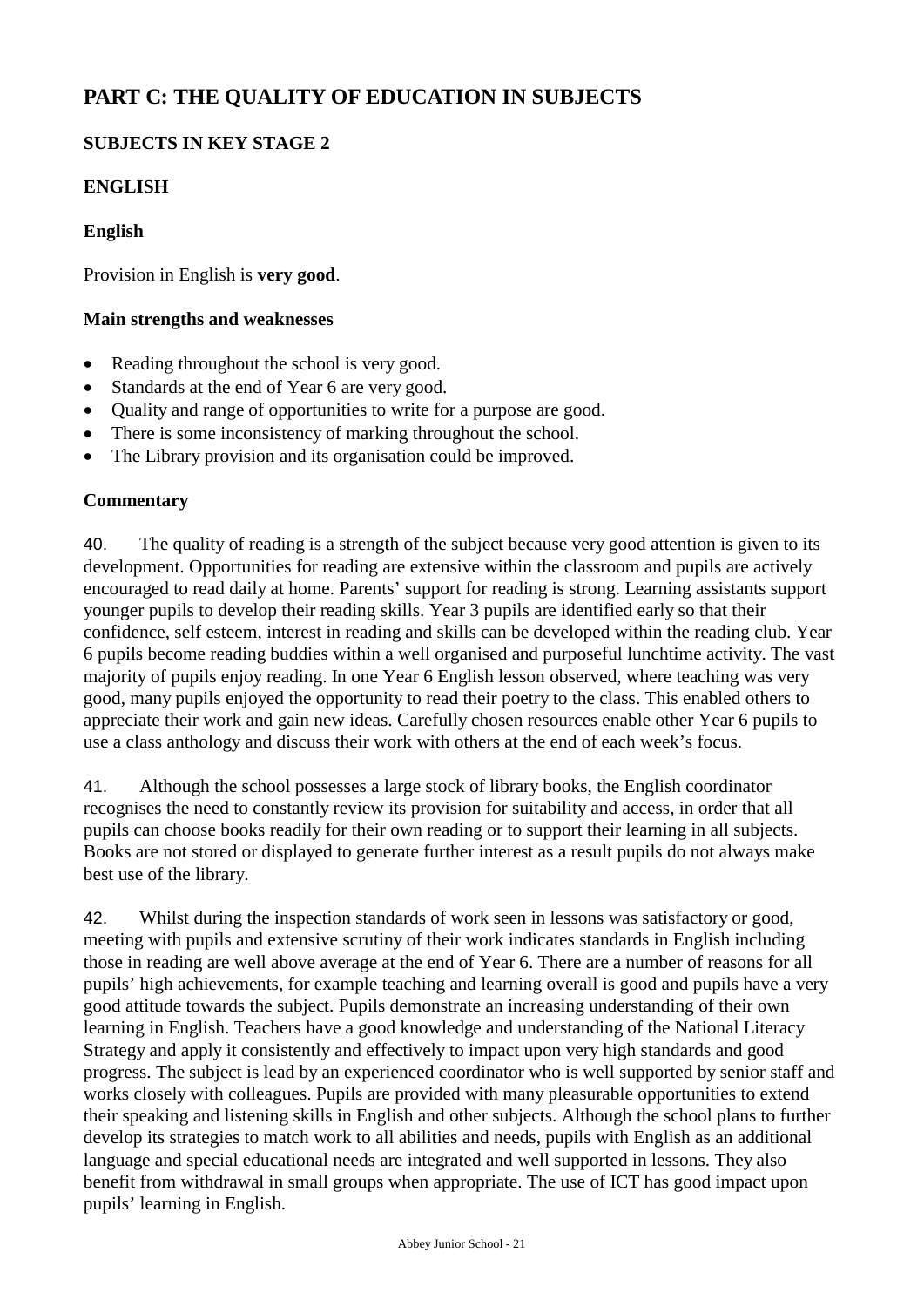43. Pupils' writing and attitudes toward their written work have improved since the last inspection. Teachers provide all pupils with many exciting opportunities to develop writing skills, such as story writing and poetry, which not only sustains interest and motivation but allows pupils to present their work in a variety of ways. Links with other subjects are very effective, such as in citizenship where older pupils write about how they 'Look Beyond Disability' and in art and design describe facial expressions. Year 3 pupils, individually or in groups write about 'Things they found in a holiday maker's pocket' in geography. They develop confidence as writers. There is some evidence of relevant displays, which celebrate pupils' efforts and achievements, demonstrate their talents as enthusiastic writers and serve to further raise the subject's profile. For example Year 6 pupils explain what they are looking for as 'New Kids on the Block' and how they feel about Year 6. Others offer personal impressions of a previous visit to the art gallery. Scrutiny of work shows Year 6 pupils have a very good understanding and use of punctuation, write consistently well in paragraphs and have a very good grasp of comprehension. Teachers generally have very high expectations and pupils' work is very well presented overall.

44. Marking in the subject varies throughout the school. Where books are marked well teacher's written comments relate to the learning objectives or the pupil's writing target. Sometimes marking only tells pupils what they are not doing but not how they can improve. There is much evidence however, within the scrutiny of work of focused marking to help pupils improve. The good practice has yet to be shared fully and extended across the whole school.

### **Language and literacy across the curriculum**

45. The National Literacy Strategy has been very effectively introduced and high quality, relevant links have been made to many other subjects. This provides a considerable number of opportunities for pupils to use and develop their literacy skills. This includes ICT where good use is made of computers to word process written work and access to the Internet for research, for example on favourite authors. Teachers take opportunities in other subjects to encourage pupils to increase their technical vocabulary and their use of spoken English.

## **MATHEMATICS**

Provision in mathematics is **good**.

## **Main strengths and weaknesses**

- Teaching and learning are good in most classes.
- The mathematics co-ordinator has a very clear idea of the strategies that need to be employed to raise standards further.
- Teaching assistants make a significant contribution to the learning and achievement of pupils of lower ability.
- Mathematics lessons are too long.
- Marking of pupils' work does not give sufficient guidance about what they need to do to improve.

## **Commentary**

46. The quality of teaching and learning in the school has improved since the last inspection. During this inspection lessons were mainly good with some examples of very good teaching. In the last inspection teaching of mathematics was satisfactory without any examples of very good teaching. The quality of learning is now also good, helped by the good attitudes and behaviour shown by the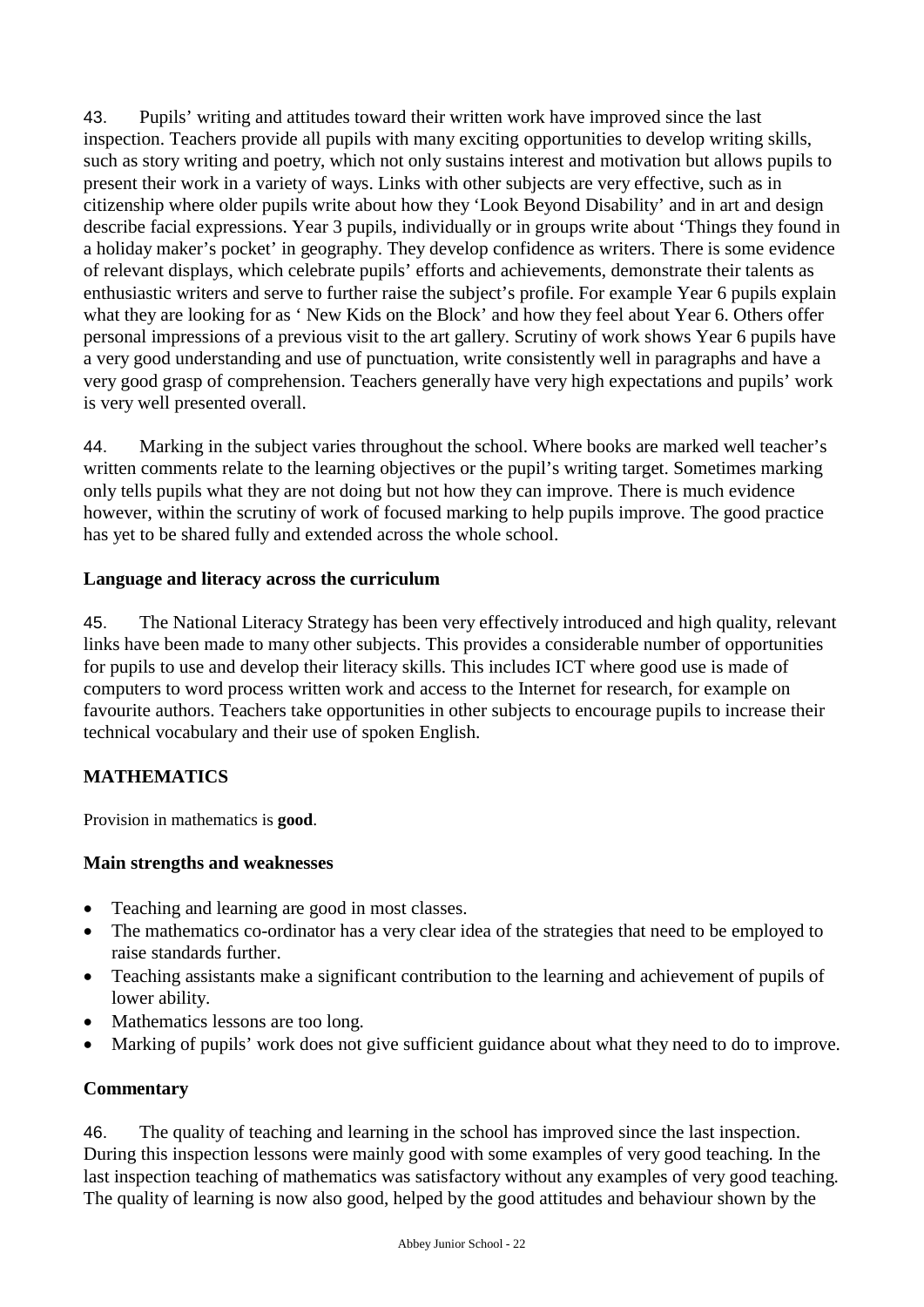pupils. Achievement in most lessons seen during the inspection was satisfactory. Standards at the end of Year 6 are satisfactory and similar to the national average.

47. The determination and capacity of the school to raise attainment is shown by the ways in which the co-ordinator and other key staff are introducing good systems to support a rigorous approach to all aspects of monitoring and evaluation of the subject.

48. A positive feature of the lessons in the lower ability sets is the way in which these pupils are included through well planned work supported by high quality teaching assistants. This enables all pupils make good progress during lessons.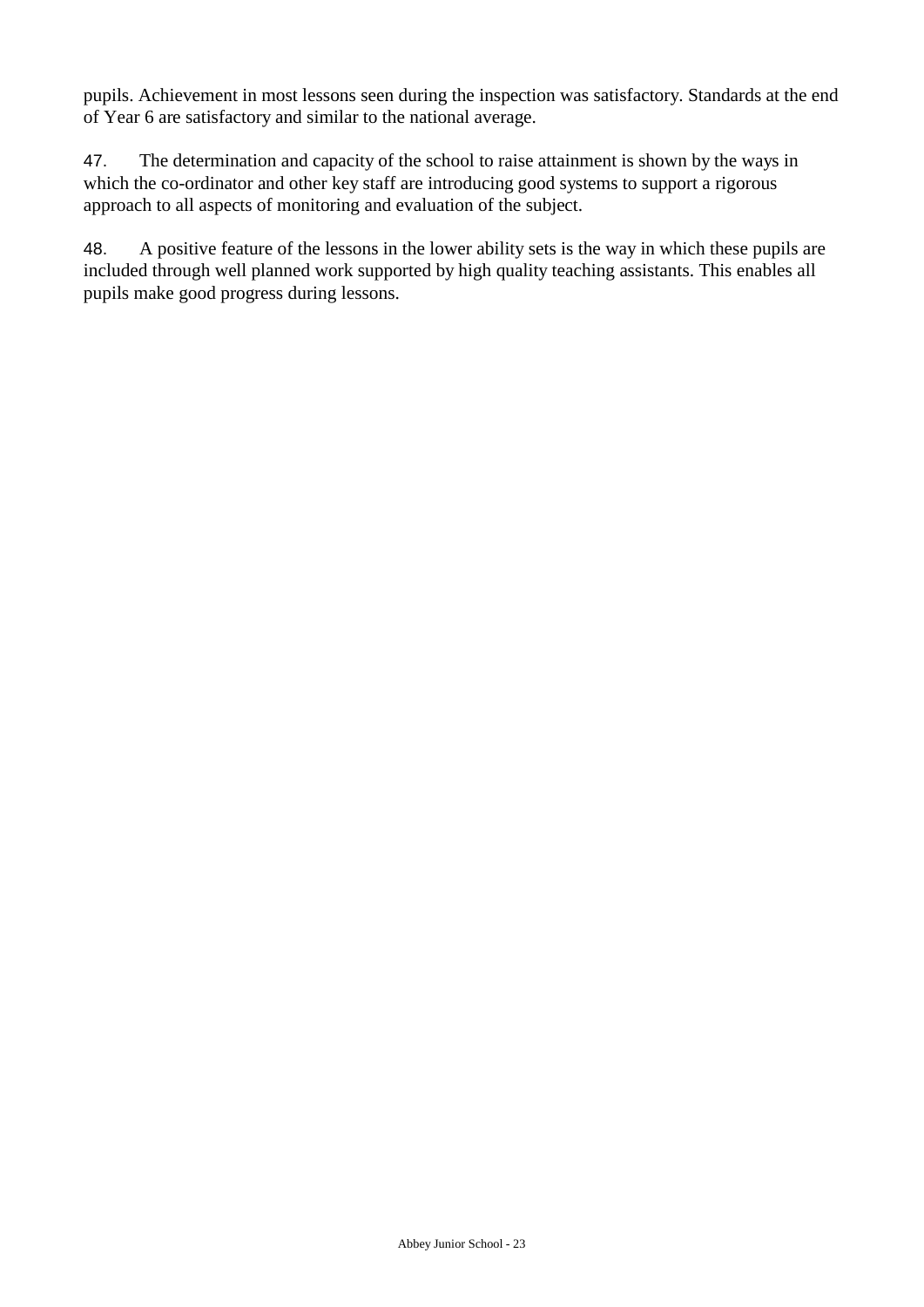49. Although teaching and learning is good overall, it could be even better if lessons were shorter in length. Lessons are timetabled to be over an hour in duration. The guidance set down in the National Numeracy Strategy states that lessons should last less than one hour. At present the length of lessons means that their pace slows towards the end of the time allocated. However, the school has identified the need to re-examine time allocation and arrangements are in hand for it to be reviewed.

50. The marking of pupils' work is limited to ticks, crosses and comments about presentation. Pupils need much more information about what they need to do to improve and what they need to aim for next. Marking information of this nature could well enable them to develop self-assessment skills and eventually assist them to set themselves goals and targets.

## **Mathematics across the curriculum**

51. Mathematical skills are used and developed effectively in other areas of the curriculum. Throughout the school, pupils have good opportunities to develop numeracy skills through other subjects and by using ICT. In history, pupils use a time line to chronicle events and record significant changes in society. In geography, the development of mapping skills to fix the position of places accurately using scale and understanding co-ordinates, is linked well to work in mathematics. The development of mathematical vocabulary in all classes makes a positive contribution to the literacy development in the school. Pupils' reading skills are used to good effect in interpreting problems.

## **SCIENCE**

Provision in science is **good***.*

## **Main strengths and weaknesses**

- Teaching is mainly good and expectations are high.
- Support for pupils with special educational needs ensures their full inclusion.
- Interest and enthusiasm are good.
- Pupils have a good understanding of fair testing procedures.
- Research skills are developed well.
- Pupils apply mathematical and technological skills to create spreadsheets and graphs to present their findings.
- They collaborate well and share ideas.
- Marking does not consistently indicate how work can be improved.
- Lessons are occasionally too long and some pupils find it hard to sustain their motivation.

### **Commentary**

52. Standards at the end of Year 6 have improved since the last inspection. Standards at the end of Year 6 are above average and pupils make good progress. Pupils with special educational needs receive very good support and achieve their best. Gifted and talented pupils are fully challenged and achieve standards which are well above those expected of the age range. Trends show a good and sustained improvement since the last inspection.

53. The quality of teaching and learning in the school have improved since the last inspection. During this inspection lessons were mainly good with some examples of very good teaching. The good quality of learning also reflects the good attitudes and behaviour shown by the pupils. Progress in learning is good for all pupils, including those with special educational needs and gifted pupils because of the very good quality of support they receive. The significant improvement in the quality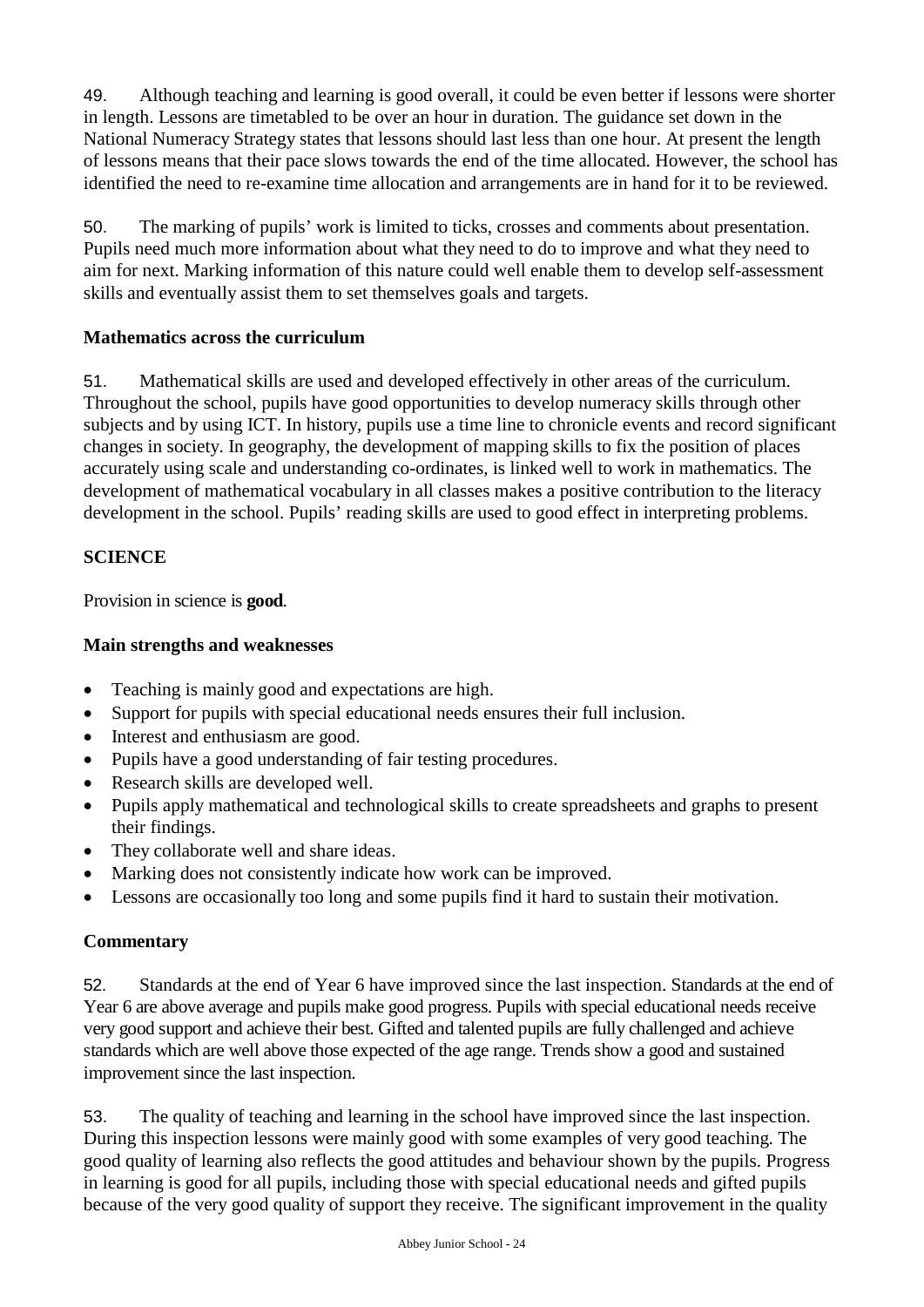of teaching, a stronger emphasis on investigational work and teaching of scientific vocabulary has made a significant contribution to pupils' attainment and progress.

54. Pupils learn to select appropriate equipment and how to use it. Most can confidently explain and demonstrate their results. They are able to classify materials into groups according to their different properties. Many understand the complexity of fair tests, for example, in their experiments to investigate which materials change with heat and whether the change can be reversed. Pupils understand the need to change only one variable at a time when conducting experiments or undertaking investigations. Observations and measurements are recorded in different ways, by written accounts, diagrams, graphs and sometimes using ICT. Pupils' understanding of electricity is good. They know how to construct circuits, incorporating batteries and switches. Most pupils are able to explain their findings. By the end of Year 6, pupils are effectively developing their investigative skills well and can suggest ways of improving their work and give reasons. Pupils are very good at discussing and sharing their ideas. All pupils are well trained in logging on to the Internet to further research for information.

55. Teachers have high expectations and succeed in challenging the pupils. They choose interesting practical activities, which promote pupils' enjoyment in science. Correct scientific language is used well, so as to enhance pupils' language skills. This work makes a positive contribution to the basic literacy skills of all pupils. Opportunities are also given for pupils to develop their basic numeracy skills by using graphs and tables to record the results of their investigations.

56. The length of some lessons resulted in pupils losing interest and this had a detrimental effect on their achievement. The guidance that pupils receive through the marking of their work is inconsistent. Some marking offers encouragement and ideas for improvement and some does not.

57. The subject leader provides very good leadership. Schemes of work support teaching and learning well and staff training and development has been effective. Good links are made to subjects such as history and mathematics and teachers draw attention to the excitement of discovery. The subject makes a good contribution to pupils' personal, social, moral and cultural development. Monitoring arrangements have been effective and evaluative comments accurately identify future developments. The capacity for further improvement is good.

## **INFORMATION AND COMMUNICATION TECHNOLOGY**

Provision in information and communication technology is **very good**.

### **Main strengths and weaknesses**

- Pupils' standards at the end of Year 6 in the computer suite are above the expected levels for their ages.
- The quality of teaching has improved since the last inspection and is now good.
- The range and quality of the curriculum are good.
- The quality and quantity of the resources are very good.
- The co-ordinator gives a very good direction throughout the school.
- The school has plans to further extend the use of computers in lessons in other subjects.

### **Commentary**

58. Standards at the end of Year 6 are good and progress is consistent and good. The school makes very good provision for pupils with special educational needs and they make good progress. Gifted and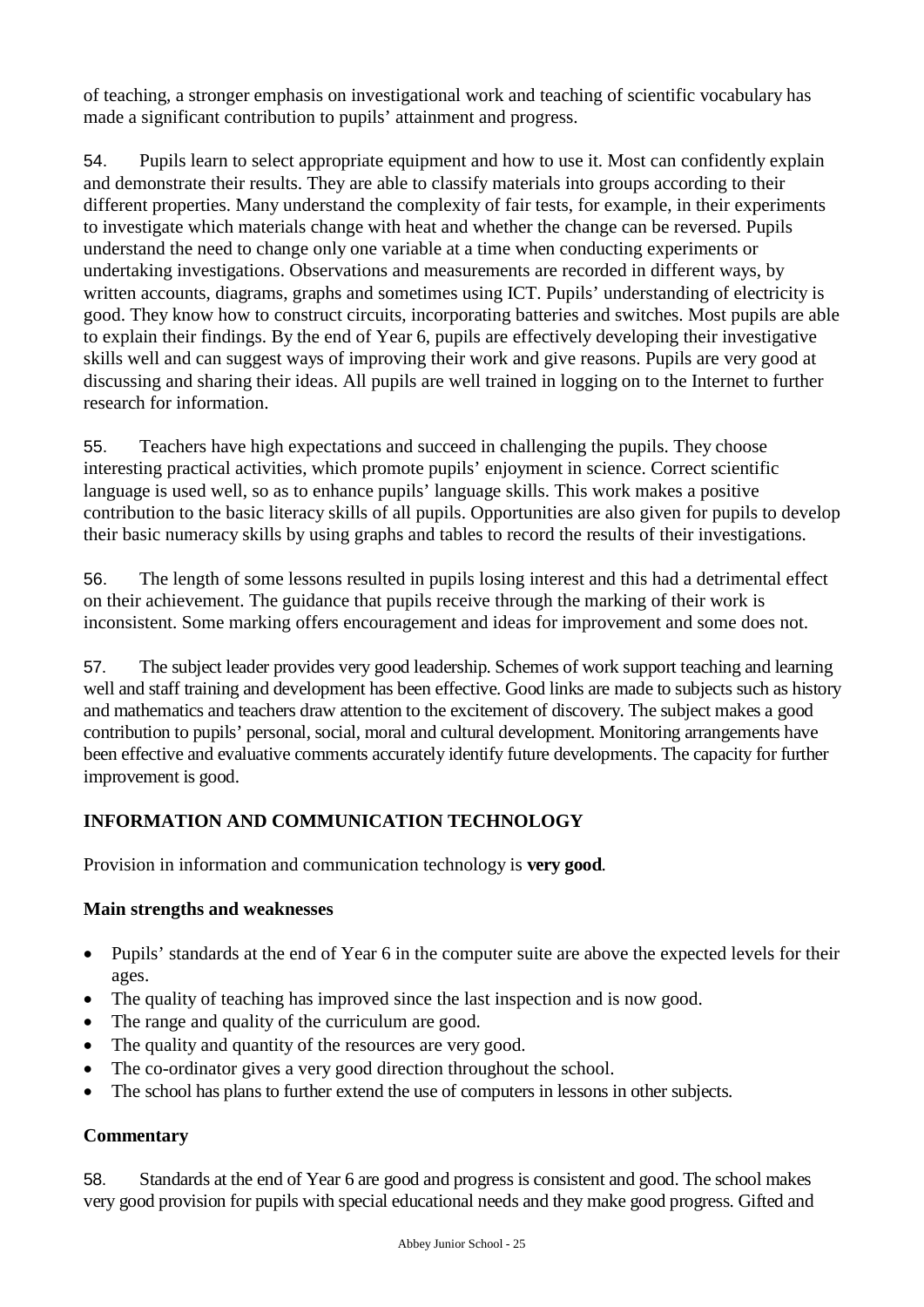talented pupils have good opportunities to share their skills with their classmates and they make very good progress. All aspects of the subject are covered and learning moves on at a good pace. Standards have improved on those reported at the time of the previous inspection.

59. The achievement of pupils is good, because pupils are learning skills in a step-by-step progression and have many opportunities to apply and develop these skills in learning opportunities across the curriculum. Pupils with special educational needs achieve very well because of the varied strategies used by teachers to provide appropriate support for learning new skills. The standards pupils achieve in the development of skills in the computer suites is good and above levels expected for their age. This due to the very well structured programme for skills development which is taught systematically through the school.

60. The quality of teaching and learning throughout the school is good. **The quality of teaching**  in the new suite is good overall with some very good practice. Teachers have good levels of subject knowledge, lesson planning is very thorough, and teachers identify exactly what pupils will learn in each lesson. This learning intention is explained at the start of lessons and re-visited when lessons are concluded. This provides pupils with good knowledge of the extent of their own learning. Teaching assistants are used well to support pupils with special educational needs. These staff provide very good support, through a combination of their good understanding of pupils' individual needs and good subject expertise. This enables these pupils to make the same good progress in learning as their classmates.

61. The subject contributes very well to pupils' personal development. Social skills are positively influenced by the teachers' high expectations of co-operative work by pupils. Strategies, such as pairing of pupils of different ability levels, enable all pupils to be fully included and involved in learning activities. Pupils work very well in such situations, showing respect for each other's views, ideas and abilities. Material that pupils work with in subjects such as art and design, geography, and history, extends pupils' cultural knowledge and understanding very effectively.

62. The subject leader has a clear understanding of how to improve standards. There is a suitable scheme of work which supports planning, teaching and learning. Since the last inspection there have been very good improvements throughout the school. With the use of grants from the National Grid for Learning Project and additional funding from the school's budget, the school has established a second computer suite. The development of these very good resources has had a substantial impact upon raising standards. All pupils now use this facility at least once a week and as a direct consequence they now make good progress. All members of staff have received appropriate training. Teachers show confidence and a good level of competence in using the technology. Teachers plan their lessons effectively and the pupils respond well treating the equipment with care and pride. They are developing new ways of communicating and explore and develop ideas with enthusiasm. The standard of behaviour is very good and pupils are keen to take part, taking pride in the quality of their work. Pupils work well together when required and contribute advice and support each other.

### **Information and communication technology across the curriculum**

63. The use of ICT across the curriculum is good. Teachers plan for opportunities to develop skills in subjects such as mathematics and science. Word processing is used regularly and pupils take full advantage of the computer when researching for their work in subjects such as geography and history. Pupils use their skills in ICT to record and display data collected in surveys in a range of formats.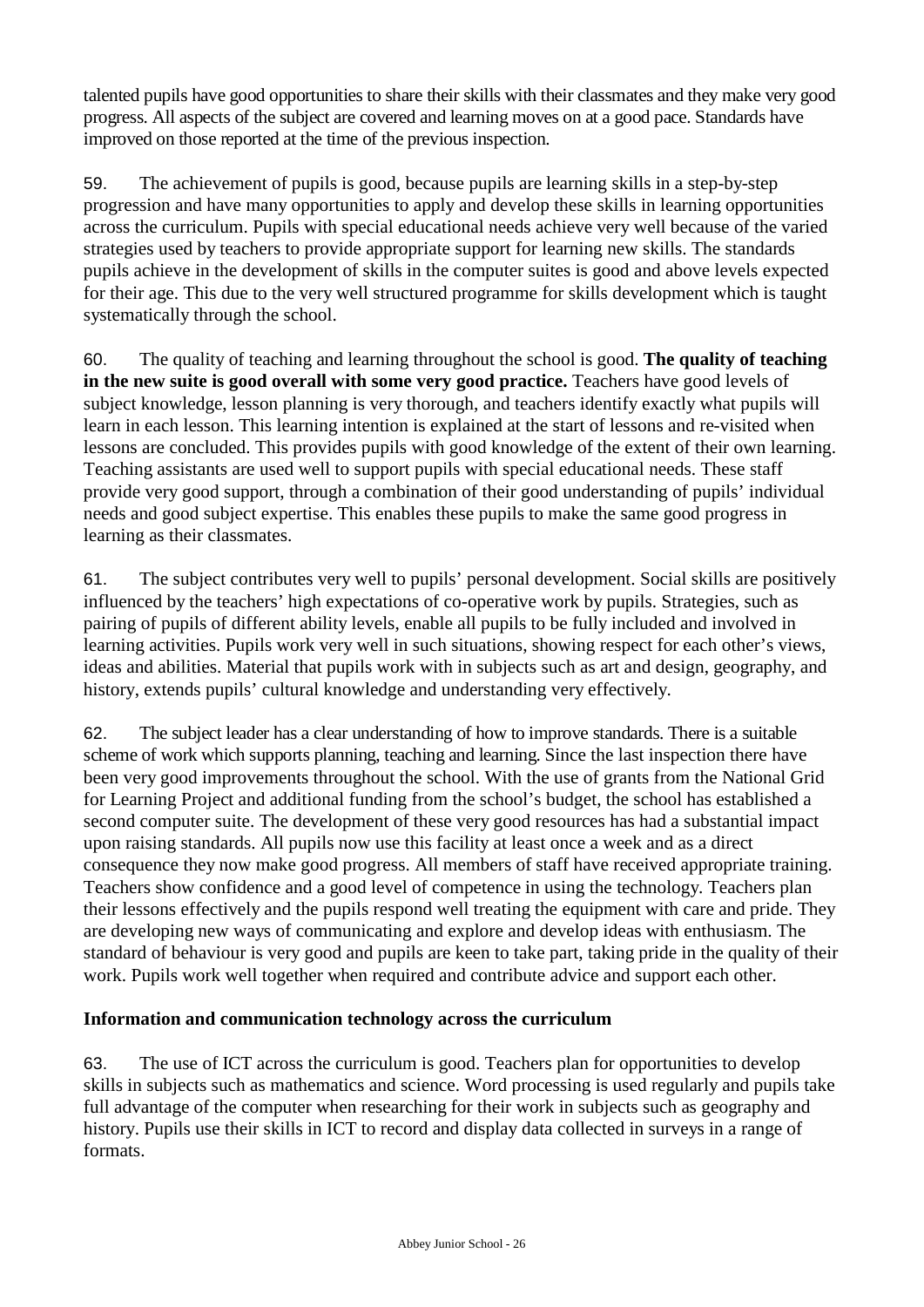## **HUMANITIES**

#### **Geography and history**

Provision in geography and history is **good**.

## **Main strengths and weaknesses**

- Teaching and learning is good in geography.
- Standards are above average at the end of Year 6.
- Use of ICT has good impact upon learning.
- Assessment and pupils' knowledge of own learning is inconsistent.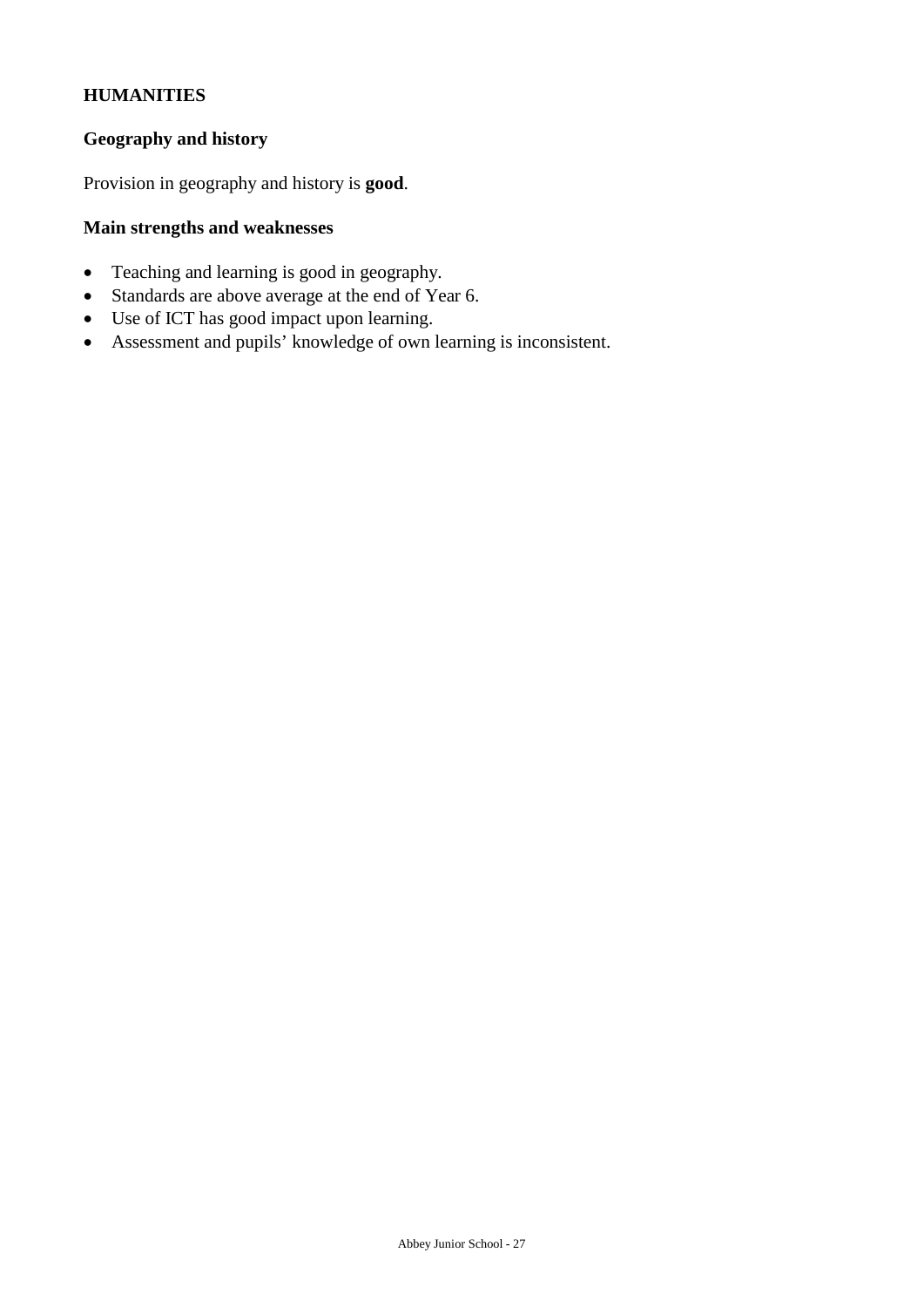## **Commentary**

64. Monitoring of the subject has improved since the last inspection. One history lesson was seen and although inspectors looked at an extensive sample of pupils' work no judgement on quality of teaching in history was made.

65. During the inspection teachers generally drew upon the pupils' previous experiences and used prior learning well at the beginning of the lessons observed. Where teaching is good or very good the teacher demonstrates good subject knowledge and establishes a purposeful learning environment. Pupils respond very well and confidently offer to answer a range of well-prepared questions. Pupils are actively encouraged to discuss and share ideas with each other. Pupils are appropriately grouped and are provided with a modified task to match their ability. As a result all pupils understand what they are to learn and in turn achieve well. There is much evidence, which demonstrates how the use of ICT is having a positive impact upon teaching and learning throughout the school. For example, last years Year 6 classes produced a leaflet, which was computer generated, to show settlements along the River Nile, a PowerPoint presentation of Egyptians in Year 5 and in Year 4 pupils produced booklets on the Mary Rose and King Henry VIII with a range of attractive and impressive computer graphics, as part of their Tudor studies. Year 6 pupils have researched information relevant to studies using CD-ROMs and Internet.

66. The quality of teaching and range of learning opportunities and curriculum experiences have contributed markedly to improve standards at the end of Year 6. Pupils enjoy both subjects and particularly history where visits and visitors such as the 'Roman Soldier' feature prominently amongst favourite aspects, along with their interest for learning about how people lived in the past. Pupils do not engage in drama to enhance their understanding. Year 6 pupils understand a time line and can place periods of history in correct chronological order. Map reading skills are well developed and pupils have a growing awareness of their home location in relation to the UK, Europe and the wider world. In the Year 3 class observed pupils know the difference in weather conditions in Polar, Desert and Rainforest regions of the world. There are some good examples of display, which include pupils' work. They incorporate questions and information in order to extend pupils' thinking, develop enquiry skills and enhance their learning in the subject. Pupils' work is very well presented and generally they take pride in their work. Resources for geography are good and although adequate to support teaching and learning in history, have yet to be organised more efficiently upon the purchase of additional artefacts.

67. The quality of marking varies with some good features but often it does not inform pupils' what they have learned, or extends their thinking so as to move them on to the next stage of learning. As a result pupils' knowledge of their own learning is generally underdeveloped. There are no formal assessment arrangements in place in either history or geography.

### **Religious education**

Provision in religious education is **satisfactory.** 

### **Main strengths and weaknesses**

- Pupils respect the values and beliefs of others.
- Pupils understand the importance of festivals and celebrations.
- The co-ordinator is knowledgeable and has a clear view of how the subject can be developed.
- Lessons could be improved by providing more opportunities to study artefacts and to discuss issues.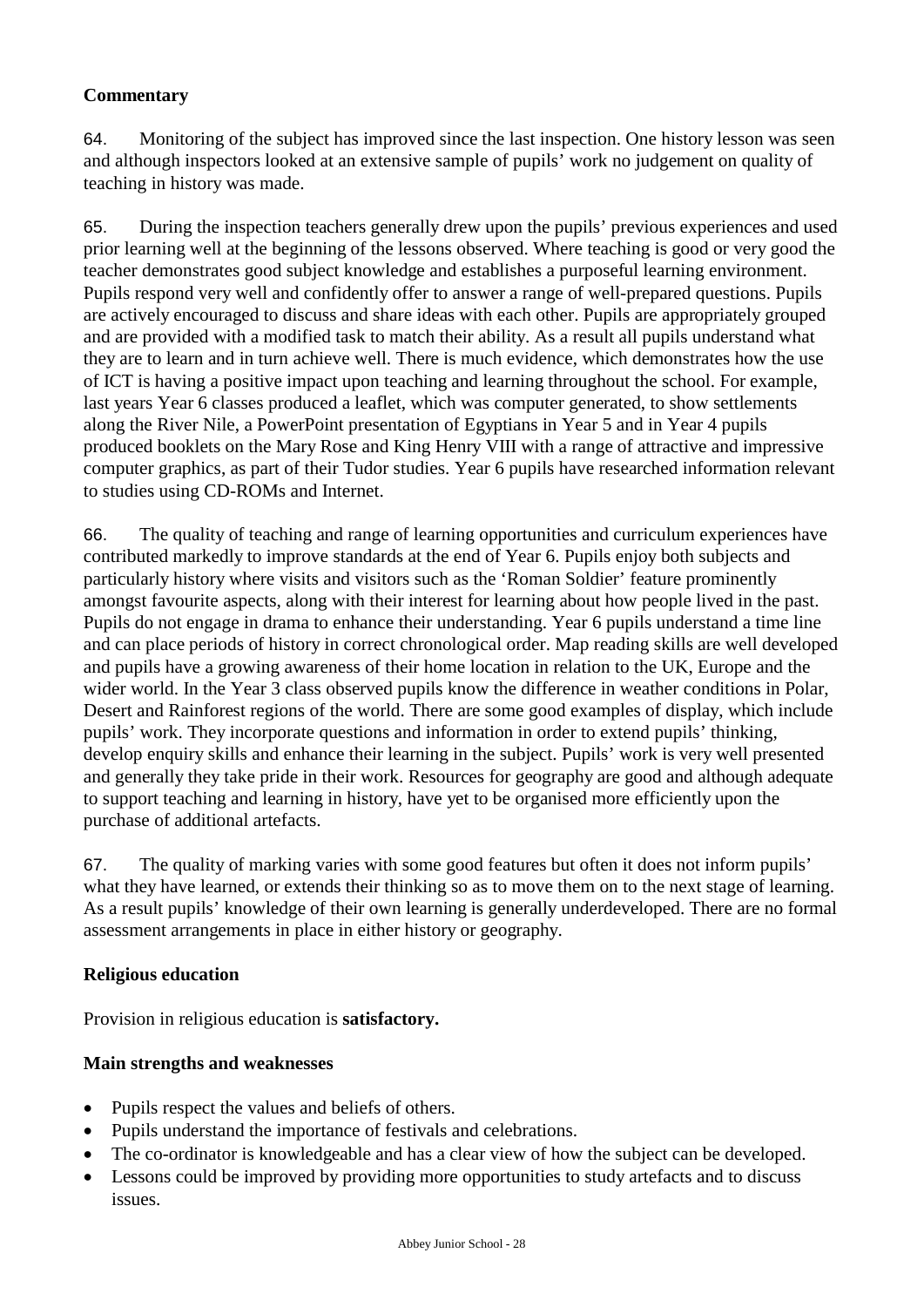## **Commentary**

68. **Pupils achieve the standards expected for their age as detailed in the Locally Agreed Syllabus.** This is the same judgement as at the time of the last inspection.

69. Pupils make steady progress. The evident good relationships give pupils the security to discuss the values of other faiths and religions. However, sometimes teachers dominate too much of the discussions so that opportunities are lessened for the pupils to develop their own communication and thinking skills. The quality of teaching and learning is satisfactory

70. Pupils show respect for the values and beliefs of others. This is reflected in the displays around the school and in the ways that pupils positively value the contributions of others. They are able to talk about festivals and celebrations such as Christmas and Divali meaningfully.

71. The co-ordinator is enthusiastic, well informed and has a clear vision on how to move the subject forward. She is currently working with the co-ordinator for citizenship to develop an appropriate strategy for the co-ordination and development of both areas.

72. Pupils need to be provided with more opportunities to examine and explore artefacts from different religions and to discuss together the significance of such items. Where artefacts are not available pictures of good quality should be provided together with sufficient time for discussion and debate.

## **CREATIVE, AESTHETIC, PRACTICAL AND PHYSICAL SUBJECTS**

### **Art and design**

Provision in art and design is **good**.

### **Main strengths and weaknesses**

- Standards are above average by the end of Year 6.
- Pupils have opportunities to work in a variety of media and they produce both two and threedimensional objects.
- The curriculum is broad and balanced. Pupils are given opportunities to engage in free imaginative work. This is an improvement since the last inspection.
- Good links with other curriculum areas.

### **Commentary**

73. No lessons were observed during this inspection so this judgement is based on teachers' planning, discussions with pupils and the scrutiny of work. Standards are above average by the end of Year 6. Pupils have opportunities to work in a variety of media The pupils use their knowledge of the work of famous artists to create imaginative and vibrant pictures. They design patterns and follow them through using ICT programs to refine their ideas.

74. Pupils work with a variety of media including, clay, paint, charcoal and pastel crayons. They produce pictures of good quality using silk printing, and polystyrene printing. They take pride in their work and can describe the processes leading to the finished products.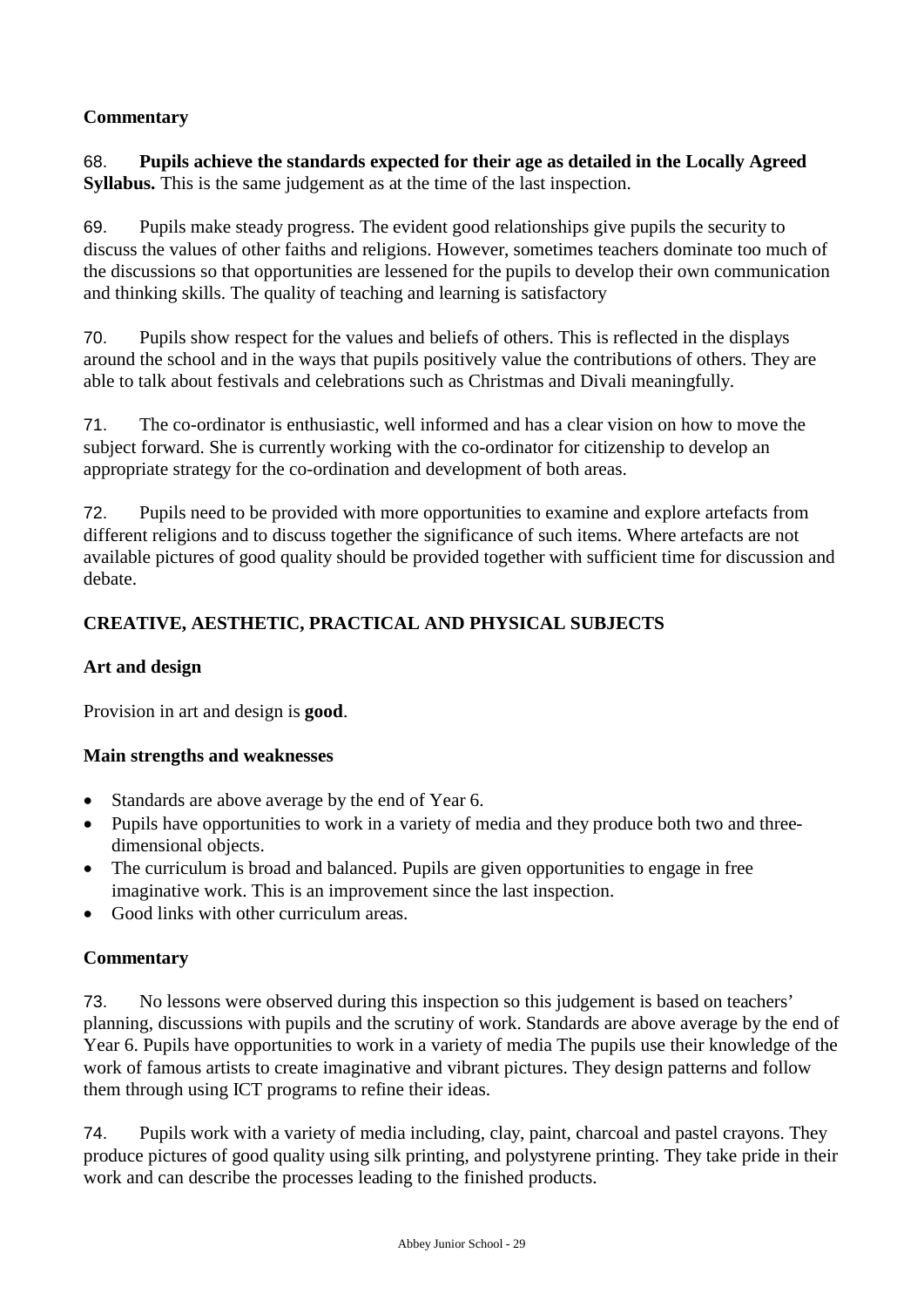75. The broad, balanced curriculum provides pupils with opportunities to explore and develop ideas. They record things from direct observations, examine individual objects form various angles and they arrange groups of objects they have collected to form effective still life pictures. They investigate shade and tone using techniques such as smudging to enhance their pictures.

76. Art and design is used effectively to support work in other areas of the wider curriculum for example in history, geography, literacy and ICT.

## **Design and technology**

Provision in design and technology is **good**.

#### **Main strengths and weaknesses**

- Pupils work individually, in pairs and in groups to design, make and evaluate their products.
- They select tools and techniques to make their products.
- Their evaluations do not always include ways of improving the products.

#### **Commentary**

77. No lessons were seen during the inspection so this judgement is based on teachers' planning, discussions with pupils and scrutiny of work. Pupils achieve well and standards are good by the end of Year 6. The range of models and other products demonstrates progression of skills from Year 3 to Year 6. The finished products and discussions with pupils show that the pupils take pride in their work and are able to select suitable materials, tools and techniques for the task in hand. Pupils work individually, in pairs and in groups to design, make and evaluate their products. Some of the products are linked with other areas of the curriculum for example, history and literacy.

78. In some cases products have descriptions of how they were made but do not include details of how they could be improved. Where evaluations are included more analysis could be given of the different approaches possible. This is an area for development.

#### **Music**

Provision in music is **satisfactory**.

#### **Main strengths and weaknesses**

There are insufficient opportunities for pupils to compose and to play their own compositions.

#### **Commentary**

79. **The provision for instrumental teaching is good.** As only a short period of music was observed during the inspection there is insufficient evidence to make a judgement on teaching or learning.

80. Pupils attain average standards in singing. Pupils are able to sing in tune with piano accompaniment. In a school assembly the older pupils were able to sustain choral singing unaccompanied.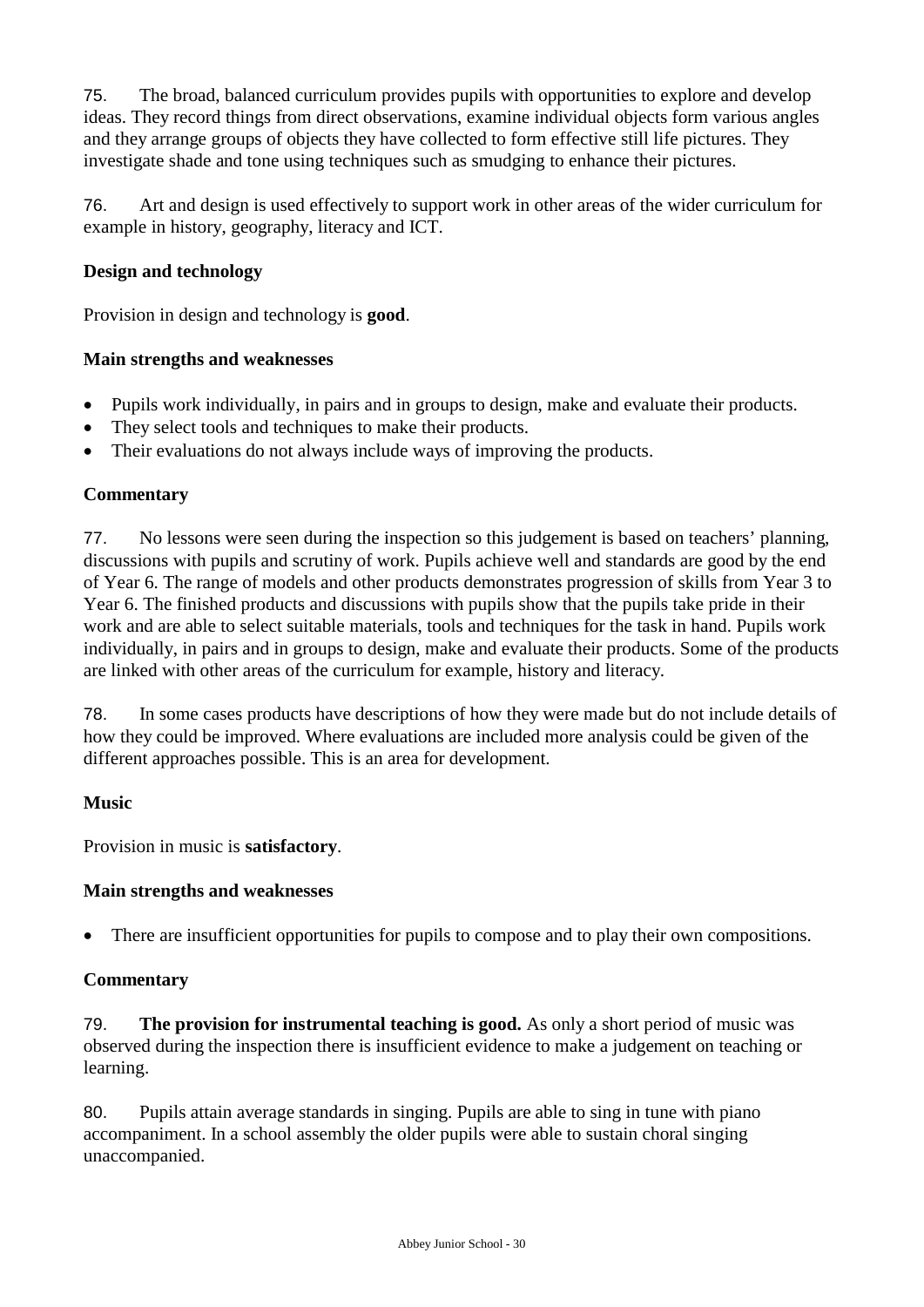81. Teachers' planning and discussions with pupils show that there are few opportunities for pupils to compose and play their own compositions. This is an area for development.

## **Physical education**

Provision in physical education is **satisfactory**.

### **Main strengths and weaknesses**

- Pupils attain standards that are above average in all aspects of the physical education curriculum by the end of Year 6.
- The standard of teaching in physical education is good or very good.
- The co-ordinator is very well qualified and supports other members of staff effectively.

### **Commentary**

82. The school makes good provision to compensate for its lack of grassed areas for games.

83. The good and very good teaching in physical education enables all pupils to make good progress and to attain standards that are above average by the end of Year 6. Lessons are well planned and instructions are clear enabling pupils to achieve well.

84. The physical education co-ordinator is very well qualified and supports staff effectively in the delivery of a broad balanced physical education curriculum. All pupils have opportunities to engage in all areas of the curriculum including swimming and outdoor and adventurous activities. The breadth and quality of experiences that pupils receive in physical education contributes well to their personal development.